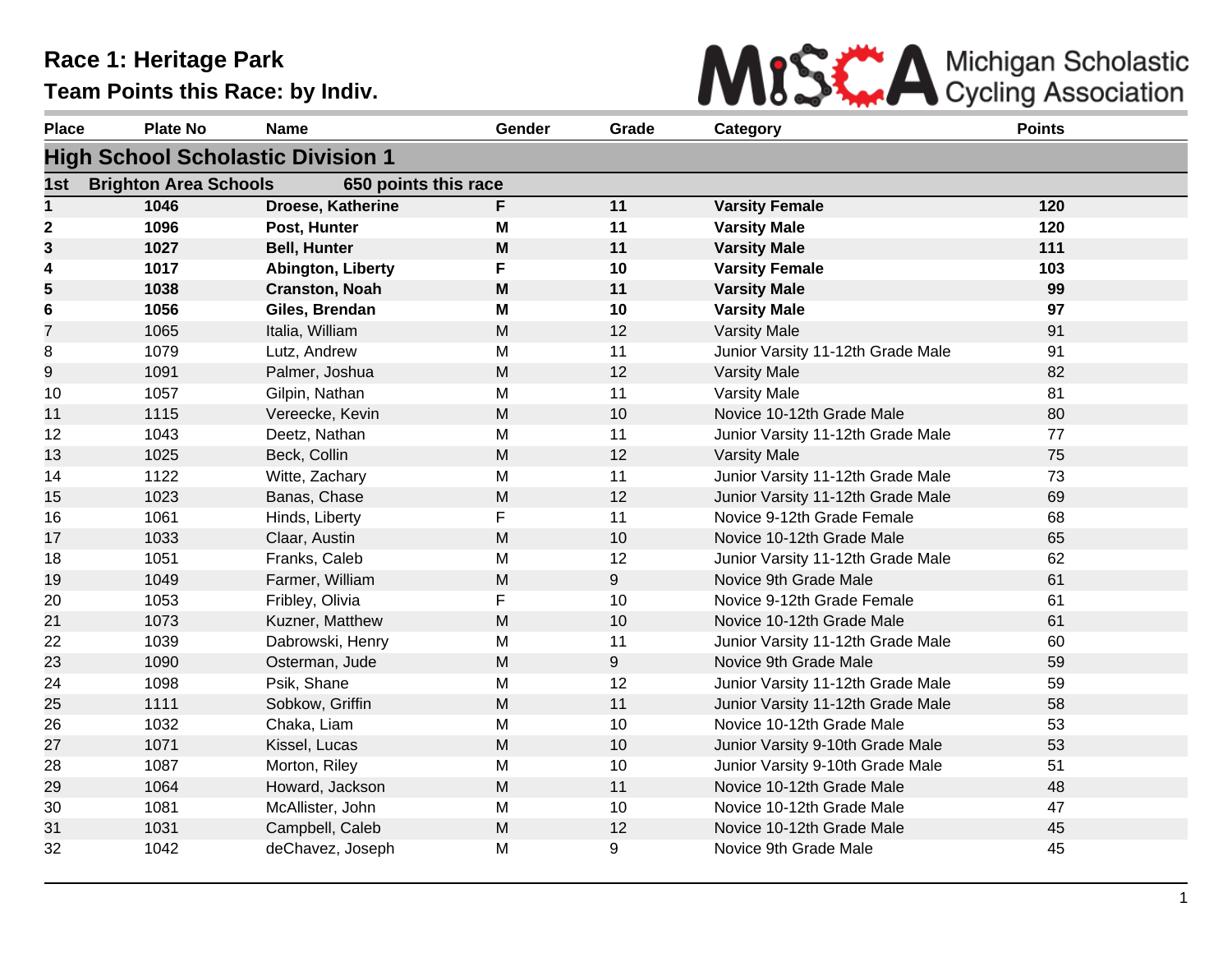

| <b>Place</b>            | <b>Plate No</b>            | <b>Name</b>          | Gender | Grade            | Category                            | <b>Points</b> |
|-------------------------|----------------------------|----------------------|--------|------------------|-------------------------------------|---------------|
| 33                      | 1044                       | Dezarov, Derek       | M      | 9                | Novice 9th Grade Male               | 43            |
| 34                      | 1113                       | Tarnacki, Joseph     | M      | 9                | Novice 9th Grade Male               | 41            |
| 35                      | 1018                       | Acree, Jason         | M      | 10               | Junior Varsity 9-10th Grade Male    | 39            |
| 36                      | 1040                       | Dabrowski, Walter    | M      | 11               | Novice 10-12th Grade Male           | 39            |
| 37                      | 1048                       | Evans, James         | M      | 11               | Novice 10-12th Grade Male           | 37            |
| 38                      | 1080                       | Mack, Andrew         | M      | 12               | Junior Varsity 11-12th Grade Male   | 1             |
| 39                      | 1121                       | Welter, Lucas        | M      | 10               | Novice 10-12th Grade Male           | 1             |
| 2nd                     | <b>Huron Valley United</b> | 580 points this race |        |                  |                                     |               |
| $\mathbf 1$             | 1155                       | <b>Blaz, Spencer</b> | M      | 11               | <b>Varsity Male</b>                 | 101           |
| $\mathbf 2$             | 1172                       | Caldwell, Nya        | F      | 9                | <b>Junior Varsity Female</b>        | 100           |
| 3                       | 1315                       | Wittman, Cate        | F      | 10               | <b>Junior Varsity Female</b>        | 97            |
| 4                       | 1264                       | Osterhart, Laura     | F      | 11               | <b>Junior Varsity Female</b>        | 94            |
| $\overline{\mathbf{5}}$ | 1271                       | Porter, Louis        | M      | $\boldsymbol{9}$ | Junior Varsity 9-10th Grade Male    | 94            |
| 6                       | 1296                       | Thompson, John       | M      | 11               | <b>Junior Varsity 11-12th Grade</b> | 94            |
| $\overline{7}$          | 1159                       | Bojanowski, Alex     | M      | 11               | <b>Varsity Male</b>                 | 89            |
| 8                       | 1312                       | Wilson, Evan         | M      | 11               | Junior Varsity 11-12th Grade Male   | 88            |
| 9                       | 1249                       | McCormick, Aidan     | M      | 9                | Junior Varsity 9-10th Grade Male    | 83            |
| 10                      | 1316                       | Wolcott, Garrett     | M      | 11               | Junior Varsity 11-12th Grade Male   | 81            |
| 11                      | 1280                       | Sanchez, Noah        | M      | 9                | Novice 9th Grade Male               | 80            |
| 12                      | 1231                       | Kowalski, Carson     | M      | $\boldsymbol{9}$ | Junior Varsity 9-10th Grade Male    | 79            |
| 13                      | 1226                       | Kettenbeil, lan      | M      | 12               | <b>Varsity Male</b>                 | 76            |
| 14                      | 1179                       | Carnaghi, Savannah   | F      | $\boldsymbol{9}$ | Novice 9-12th Grade Female          | 74            |
| 15                      | 1272                       | Rambo, Josh          | M      | 9                | Junior Varsity 9-10th Grade Male    | 69            |
| 16                      | 1175                       | Carlsen, Nolan       | M      | 12               | Junior Varsity 11-12th Grade Male   | 68            |
| 17                      | 1191                       | Culver, Evan         | M      | 10               | Junior Varsity 9-10th Grade Male    | 67            |
| 18                      | 1238                       | Lisabeth, Leo        | M      | $9\,$            | Novice 9th Grade Male               | 65            |
| 19                      | 1269                       | Park, Thomas         | M      | 9                | Junior Varsity 9-10th Grade Male    | 65            |
| 20                      | 1278                       | Russell, Kennedy     | F      | 11               | Novice 9-12th Grade Female          | 65            |
| 21                      | 1260                       | Nunneley, David      | M      | 11               | Novice 10-12th Grade Male           | 63            |
| 22                      | 1227                       | Koenig, Griffin      | M      | 9                | Junior Varsity 9-10th Grade Male    | 60            |
| 23                      | 1204                       | Haskell, Daniel      | M      | 12               | Novice 10-12th Grade Male           | 57            |
| 24                      | 1240                       | Luttenbacher, Evan   | M      | 9                | Novice 9th Grade Male               | 50            |
| 25                      | 1176                       | Carlsen, Sawyer      | M      | 9                | Junior Varsity 9-10th Grade Male    | 1             |
| 3rd                     | <b>Lake Orion Schools</b>  | 515 points this race |        |                  |                                     |               |
| $\mathbf{1}$            | 1446                       | Meyer, Jonathan      | M      | 11               | <b>Varsity Male</b>                 | 114           |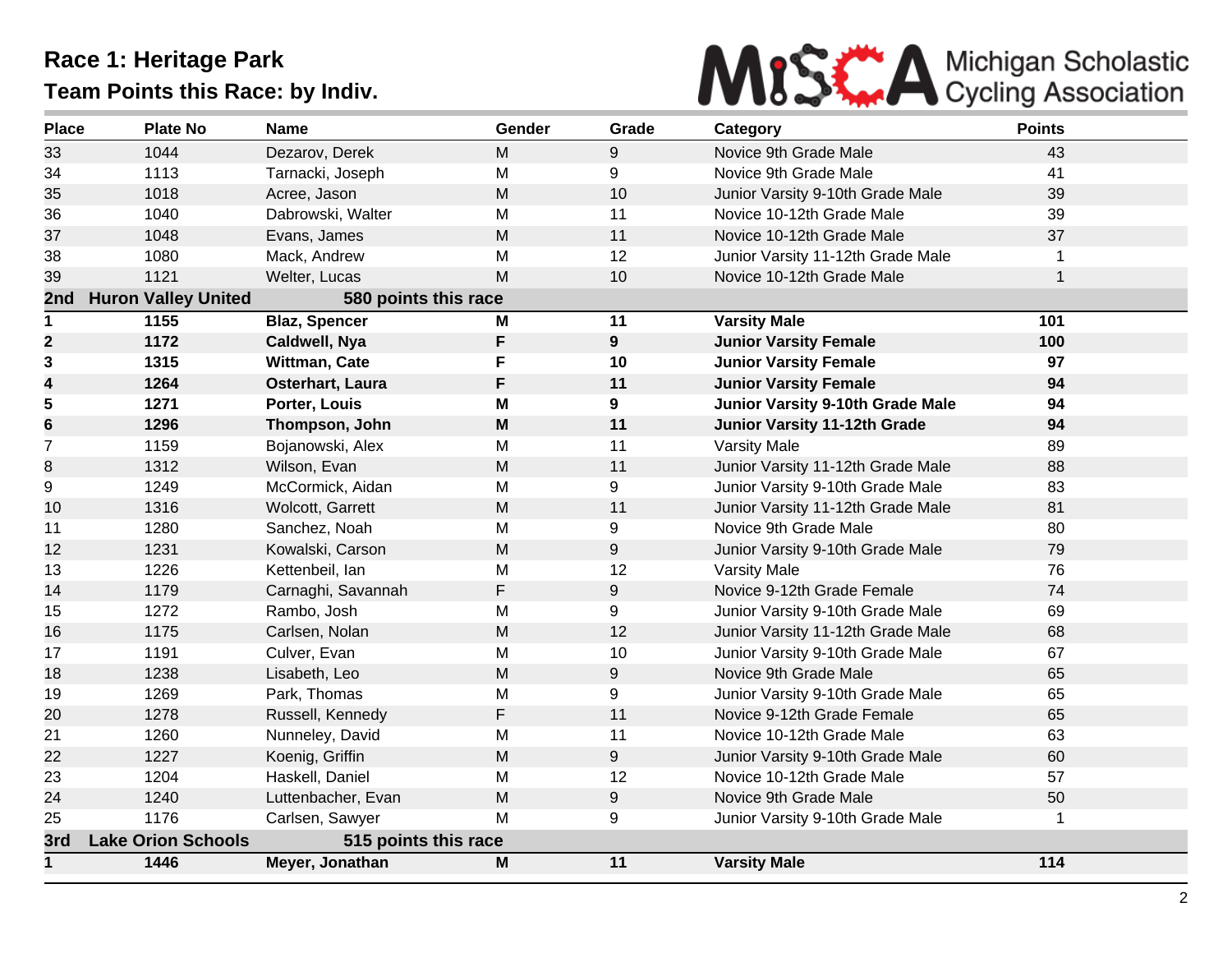

| <b>Place</b> | <b>Plate No</b> | Name                 | Gender | Grade | Category                          | <b>Points</b> |
|--------------|-----------------|----------------------|--------|-------|-----------------------------------|---------------|
| 2            | 1445            | Meyer, James         | Μ      | 9     | Junior Varsity 9-10th Grade Male  | 88            |
| 3            | 1428            | Kozlowski, Jack      | M      | 11    | <b>Varsity Male</b>               | 84            |
| 4            | 1424            | Jones, Sydnie        | F      | 9     | <b>Junior Varsity Female</b>      | 83            |
| 5            | 1476            | Tait, Grady          | M      | 10    | Junior Varsity 9-10th Grade Male  | 75            |
| 6            | 1467            | Ruggirello, Izabella | F      | 9     | Novice 9-12th Grade Female        | 71            |
|              | 1400            | Dhruvan, Orin        | M      | 9     | Novice 9th Grade Male             | 57            |
| 8            | 1455            | Murray, Ryan         | M      | 11    | Junior Varsity 11-12th Grade Male | 57            |
| 9            | 1393            | Blackman, Joshua     | M      | 10    | Novice 10-12th Grade Male         | 55            |
| 10           | 1479            | Watts, Matthew       | M      | 12    | Junior Varsity 11-12th Grade Male | 54            |
| 11           | 1384            | Abbott, Jacob        | M      | 11    | Junior Varsity 11-12th Grade Male | 53            |
| 12           | 1481            | Wolski, Daniel       | M      | 10    | Junior Varsity 9-10th Grade Male  | 47            |
| 13           | 1421            | Houston, Tyler       | M      | 9     | Novice 9th Grade Male             | 46            |
| 14           | 1399            | Davis, Kyle          | м      | 12    | Varsity Male                      |               |
| 15           | 1416            | Gross, Devon         | M      | 9     | Novice 9th Grade Male             |               |
| 16           | 1454            | Murray, Lauren       | F.     | 9     | Junior Varsity Female             |               |
| 17           | 1478            | Walch, Laura         |        | 11    | <b>Varsity Female</b>             |               |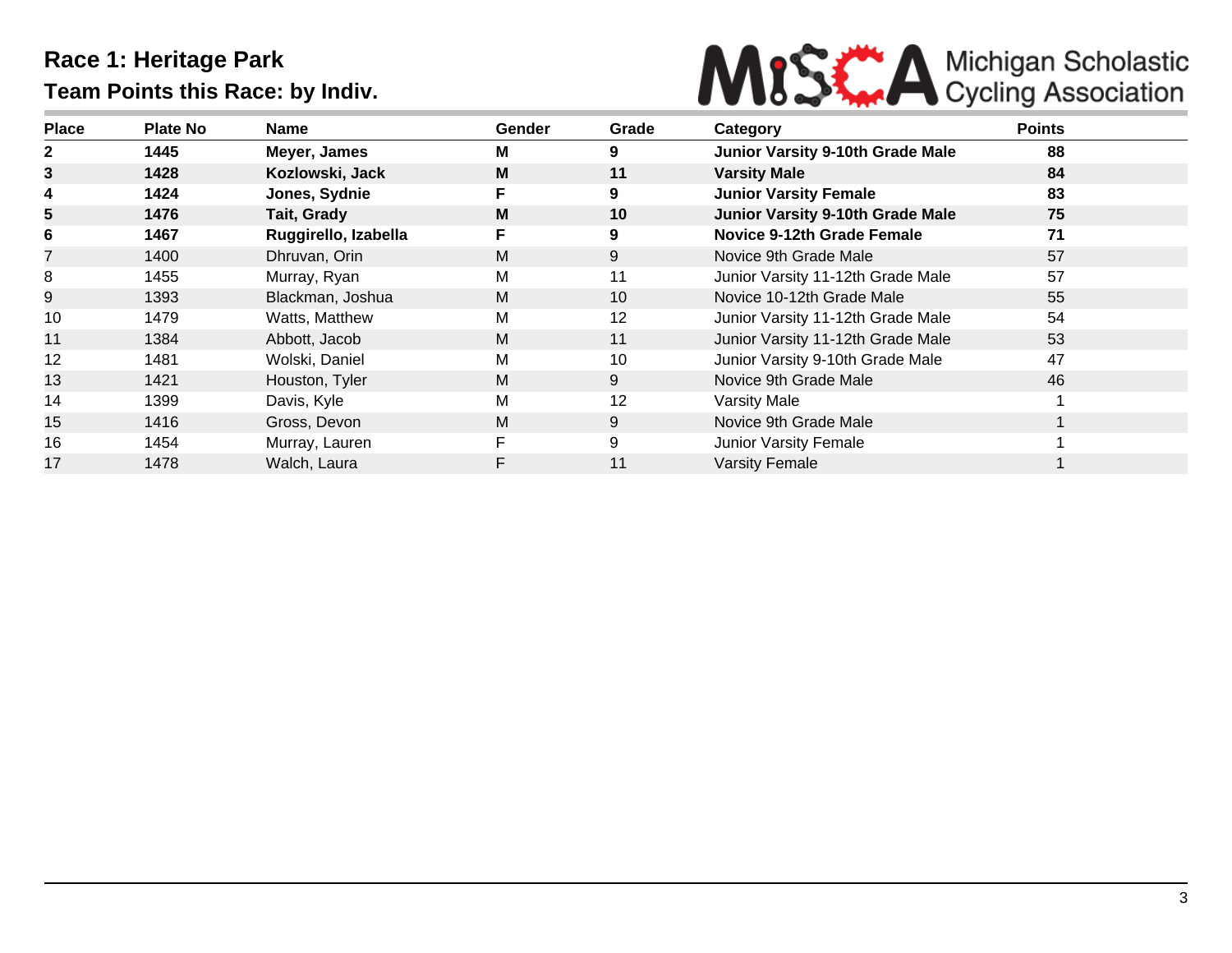

| <b>Place</b> | <b>Plate No</b>                          | <b>Name</b>        | Gender | Grade | Category                          | <b>Points</b> |  |  |  |  |  |
|--------------|------------------------------------------|--------------------|--------|-------|-----------------------------------|---------------|--|--|--|--|--|
|              | <b>High School Scholastic Division 2</b> |                    |        |       |                                   |               |  |  |  |  |  |
|              | <b>Detroit Country Day</b>               |                    |        |       |                                   |               |  |  |  |  |  |
|              | 1137                                     | Henderson, Tulia   |        | 12    | Junior Varsity Female             | 81            |  |  |  |  |  |
|              | <b>Northville High School</b>            |                    |        |       |                                   |               |  |  |  |  |  |
|              | 1572                                     | Heirtzler, Matthew | M      | 11    | <b>Varsity Male</b>               | 103           |  |  |  |  |  |
| 2            | 1575                                     | Herger, Michael    | М      | 11    | Junior Varsity 11-12th Grade Male | 79            |  |  |  |  |  |
| 3            | 1576                                     | Holm, Brody        | Μ      | 9     | Novice 9th Grade Male             | 77            |  |  |  |  |  |
| 4            | 1578                                     | Matsumoto, Naoki   | Μ      | 9     | Novice 9th Grade Male             | 74            |  |  |  |  |  |
| 5            | 1574                                     | Hentnik, Michael   | M      | 11    | Novice 10-12th Grade Male         | 59            |  |  |  |  |  |
| 6            | 1584                                     | Van Tiem, Luke     | Μ      | 11    | Junior Varsity 11-12th Grade Male | 55            |  |  |  |  |  |
| 7            | 1581                                     | Reineke, Jackson   | M      | 11    | Novice 10-12th Grade Male         | 51            |  |  |  |  |  |
| 8            | 5013                                     | McClure, Matthew   | M      | 9     | Novice 9th Grade Male             | 48            |  |  |  |  |  |
| 9            | 1570                                     | Denby, Colin       | Μ      | 9     | Novice 9th Grade Male             | 44            |  |  |  |  |  |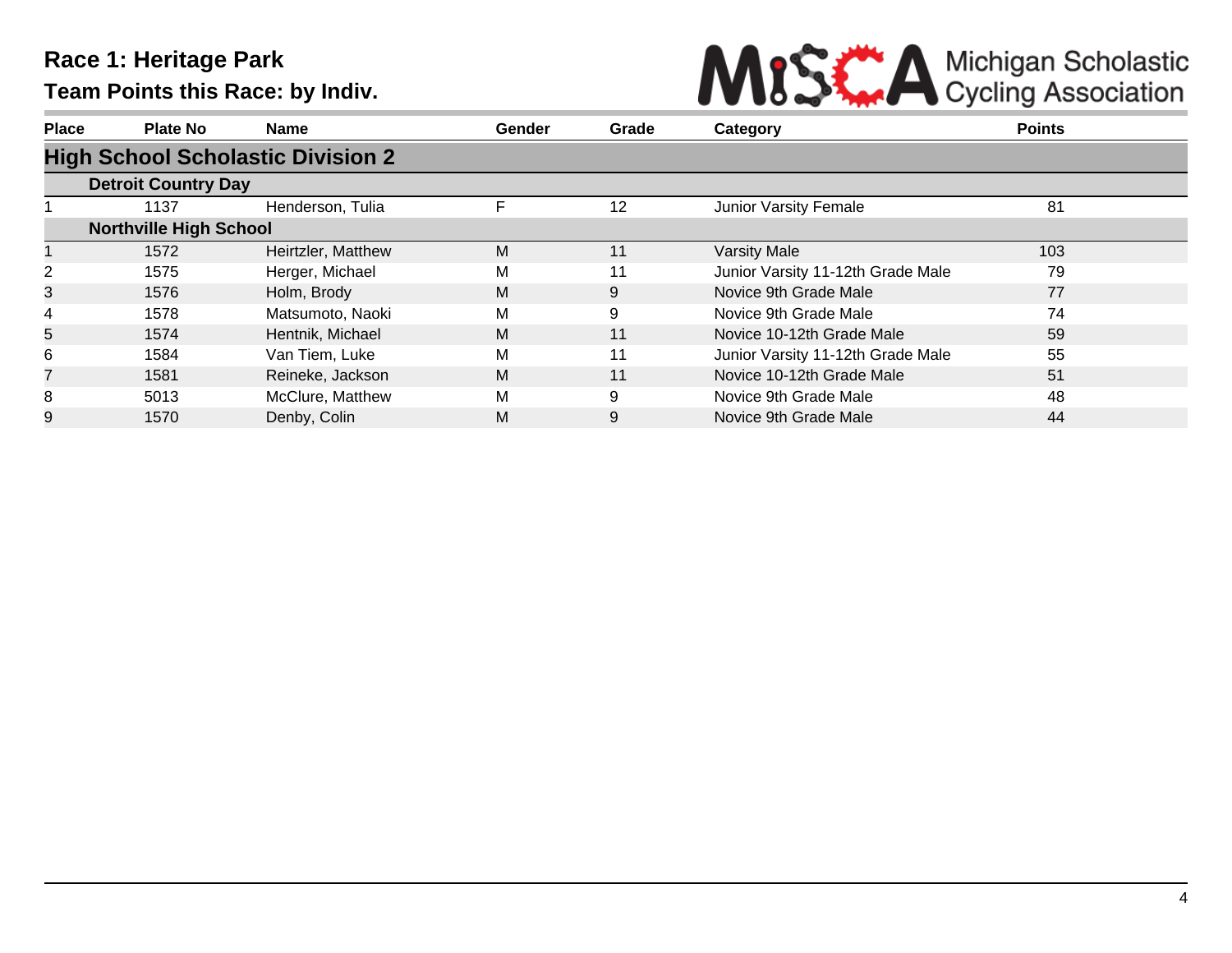

| <b>Place</b>     | <b>Plate No</b>              | <b>Name</b>               | Gender    | Grade | Category                          | <b>Points</b> |
|------------------|------------------------------|---------------------------|-----------|-------|-----------------------------------|---------------|
|                  | <b>High School Composite</b> |                           |           |       |                                   |               |
| 1st              | <b>West Michigan Coyotes</b> | 447 points this race      |           |       |                                   |               |
| 1                | 1932                         | Zuelke, Luke              | M         | 12    | <b>Varsity Male</b>               | 117           |
| 2                | 1890                         | Miller, Anabel            | F         | 11    | <b>Varsity Female</b>             | 114           |
| 3                | 1856                         | <b>Forrester, Addison</b> | F         | 12    | <b>Varsity Female</b>             | 108           |
| 4                | 1893                         | Natter, Bryce             | M         | 12    | <b>Varsity Male</b>               | 108           |
| 5                | 1930                         | Whitmer, Madine           | F         | 11    | <b>Varsity Female</b>             | 105           |
| 6                | 1825                         | Boer, Gerrit              | M         | 10    | Junior Varsity 9-10th Grade Male  | 91            |
| $\overline{7}$   | 5007                         | Spearman, Bodelle         | F.        | 12    | Junior Varsity Female             | 88            |
| 8                | 1865                         | Hoffman, Eric             | M         | 12    | <b>Varsity Male</b>               | 86            |
| $\boldsymbol{9}$ | 1899                         | Ondersma, Silas           | M         | 11    | Varsity Male                      | 85            |
| 10               | 1882                         | Marine, Drake             | M         | 9     | Junior Varsity 9-10th Grade Male  | 81            |
| 11               | 1827                         | Boon, Jacob               | M         | 12    | Varsity Male                      | 79            |
| 12               | 1859                         | Frehr, Haydon             | M         | 10    | Junior Varsity 9-10th Grade Male  | 71            |
| 13               | 1877                         | Loewen, Florenc           | M         | 12    | Junior Varsity 11-12th Grade Male | 65            |
| 14               | 1895                         | Nykamp, Lucas             | M         | 9     | Junior Varsity 9-10th Grade Male  | 64            |
| 15               | 1916                         | Tuohy, Desiree            | F         | 12    | Novice 9-12th Grade Female        | 63            |
| 16               | 1891                         | Minnerick, Levi           | M         | 9     | Junior Varsity 9-10th Grade Male  | 54            |
| 17               | 1824                         | Blocker, Jeremy           | M         | 10    | Junior Varsity 9-10th Grade Male  | 52            |
| 18               | 1889                         | Mears, Henry              | M         | 9     | Novice 9th Grade Male             | 47            |
| 19               | 1866                         | Hoogeveen, Bridger        | M         | 9     | Junior Varsity 9-10th Grade Male  | 44            |
| 20               | 1914                         | Todd, Brayden             | M         | 10    | Novice 10-12th Grade Male         | 40            |
| 2nd              | <b>Rochester HS (United)</b> | 369 points this race      |           |       |                                   |               |
| 1                | 1745                         | <b>Cerget, Anthony</b>    | M         | 11    | Junior Varsity 11-12th Grade      | 100           |
| $\mathbf 2$      | 1751                         | Dagg, Paul                | M         | 11    | Junior Varsity 11-12th Grade      | 97            |
| 3                | 1743                         | <b>Brownsworth, Cody</b>  | M         | 11    | <b>Varsity Male</b>               | 87            |
| 4                | 1756                         | Feldkamp, Rowan           | F         | 10    | <b>Junior Varsity Female</b>      | 85            |
| 5                | 1800                         | Tapert, Bryce             | M         | 12    | Junior Varsity 11-12th Grade Male | 85            |
| 6                | 1799                         | Tapert, Bayden            | ${\sf M}$ | 11    | Junior Varsity 11-12th Grade Male | 83            |
| $\overline{7}$   | 1787                         | Rossey, Isabella          | F         | 10    | <b>Junior Varsity Female</b>      | 73            |
| 8                | 1759                         | Gaudreau, Rachel          | F         | 11    | <b>Junior Varsity Female</b>      | 71            |
| 9                | 1778                         | Navetta, Nick             | M         | 11    | Junior Varsity 11-12th Grade Male | 70            |
| 10               | 1772                         | Li, Rongbang              | M         | 11    | Junior Varsity 11-12th Grade Male | 66            |
| 11               | 1802                         | Weir, Harrison            | M         | 11    | Junior Varsity 11-12th Grade Male | 61            |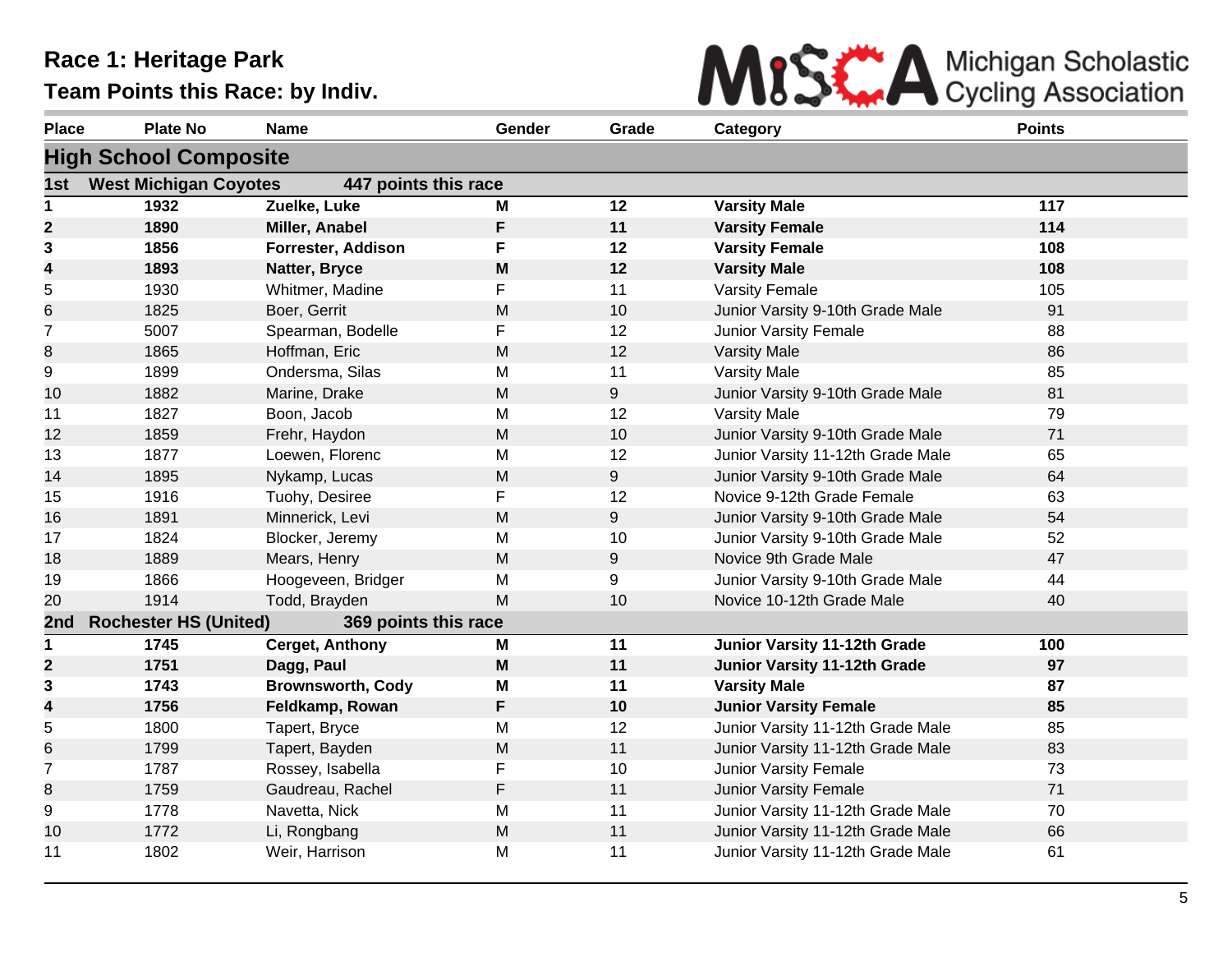

| <b>Place</b>     | <b>Plate No</b>                                        | <b>Name</b>            | Gender | Grade            | Category                          | <b>Points</b> |  |  |  |
|------------------|--------------------------------------------------------|------------------------|--------|------------------|-----------------------------------|---------------|--|--|--|
| 12               | 1784                                                   | Rodda, Trystan         | M      | $\boldsymbol{9}$ | Junior Varsity 9-10th Grade Male  | 56            |  |  |  |
| 13               | 1741                                                   | Bloom, Conner          | M      | 9                | Novice 9th Grade Male             | 51            |  |  |  |
| 14               | 1773                                                   | Luna, Diego            | M      | $9\,$            | Novice 9th Grade Male             | 49            |  |  |  |
| 15               | 1779                                                   | Paradowski, Jacob      | M      | 10               | Junior Varsity 9-10th Grade Male  | 49            |  |  |  |
| 16               | 1770                                                   | Klippi, Ethan          | M      | 9                | Junior Varsity 9-10th Grade Male  | 46            |  |  |  |
| 17               | 1766                                                   | Ignaczak, Thomas       | M      | 9                | Novice 10-12th Grade Male         | 44            |  |  |  |
| 18               | 1801                                                   | Weaver, Andrew         | M      | 11               | Novice 10-12th Grade Male         | 43            |  |  |  |
| 19               | 1761                                                   | Grindem, Stuart        | M      | 9                | Junior Varsity 9-10th Grade Male  | 42            |  |  |  |
| 20               | 1792                                                   | Schell, Quinten        | M      | 10               | Novice 10-12th Grade Male         | 41            |  |  |  |
| 21               | 1763                                                   | Hemingway, George      | M      | 10               | Junior Varsity 9-10th Grade Male  | 40            |  |  |  |
| 22               | 1765                                                   | Holt, Mitchell         | M      | 9                | Junior Varsity 9-10th Grade Male  | 1             |  |  |  |
| 3rd              | <b>NE Indiana Trailblazers</b><br>327 points this race |                        |        |                  |                                   |               |  |  |  |
| $\mathbf 1$      | 1561                                                   | Loshe, Wesley          | M      | $\mathbf{9}$     | Junior Varsity 9-10th Grade Male  | 97            |  |  |  |
| $\mathbf 2$      | 1566                                                   | Vasquez, Kyra          | F      | 12               | <b>Junior Varsity Female</b>      | 79            |  |  |  |
| 3                | 1556                                                   | Hall, Levi             | M      | 8                | Junior Varsity 9-10th Grade Male  | 77            |  |  |  |
| 4                | 1560                                                   | Joseph, Samuel         | M      | 11               | Novice 10-12th Grade Male         | 74            |  |  |  |
| 5                | 1565                                                   | Serrani, Jude          | M      | 9                | Junior Varsity 9-10th Grade Male  | 68            |  |  |  |
| 6                | 1552                                                   | Albrecht, Matthew      | M      | 11               | Junior Varsity 11-12th Grade Male | 63            |  |  |  |
| $\overline{7}$   | 5026                                                   | Lemmon, Jeremiah       | M      | 10               | Junior Varsity 9-10th Grade Male  | 57            |  |  |  |
| 4th              | <b>Orange Krush</b>                                    | 319 points this race   |        |                  |                                   |               |  |  |  |
| $\mathbf{1}$     | 1594                                                   | DeFauw, Elizabeth      | F      | 11               | <b>Varsity Female</b>             | 111           |  |  |  |
| $\boldsymbol{2}$ | 1588                                                   | <b>Bretzlaff, Joel</b> | M      | 10               | Junior Varsity 9-10th Grade Male  | 100           |  |  |  |
| 3                | 1613                                                   | Timm, Evan             | M      | $\boldsymbol{9}$ | <b>Novice 9th Grade Male</b>      | 55            |  |  |  |
| 4                | 1608                                                   | Paik, Tyler            | M      | 9                | <b>Novice 9th Grade Male</b>      | 53            |  |  |  |
| 5                | 1606                                                   | McKee, Jacob           | M      | 11               | Novice 10-12th Grade Male         | 49            |  |  |  |
| 6                | 1615                                                   | Wagner, Gavin          | M      | 10               | Junior Varsity 9-10th Grade Male  | 48            |  |  |  |
| 7                | 1607                                                   | McKee, Matthew         | M      | 10               | Novice 10-12th Grade Male         | 46            |  |  |  |
| 5th              | <b>Chelsea Youth MTB</b>                               | 212 points this race   |        |                  |                                   |               |  |  |  |
| 1                | 1129                                                   | Paddock, Lillian       | F      | 10               | <b>Junior Varsity Female</b>      | 77            |  |  |  |
| 2                | 1127                                                   | Krause-Bean, Curtis    | M      | 10               | Novice 10-12th Grade Male         | 50            |  |  |  |
| 3                | 1125                                                   | Coffman, Finn          | M      | 9                | Junior Varsity 9-10th Grade Male  | 43            |  |  |  |
| 4                | 1128                                                   | Martz, Ethan           | M      | 12               | Novice 10-12th Grade Male         | 42            |  |  |  |
| 6th              | <b>Brandon Youth MTB</b>                               | 208 points this race   |        |                  |                                   |               |  |  |  |
| 1                | 1013                                                   | Royse, Bethany         | F      | 10               | <b>Junior Varsity Female</b>      | 91            |  |  |  |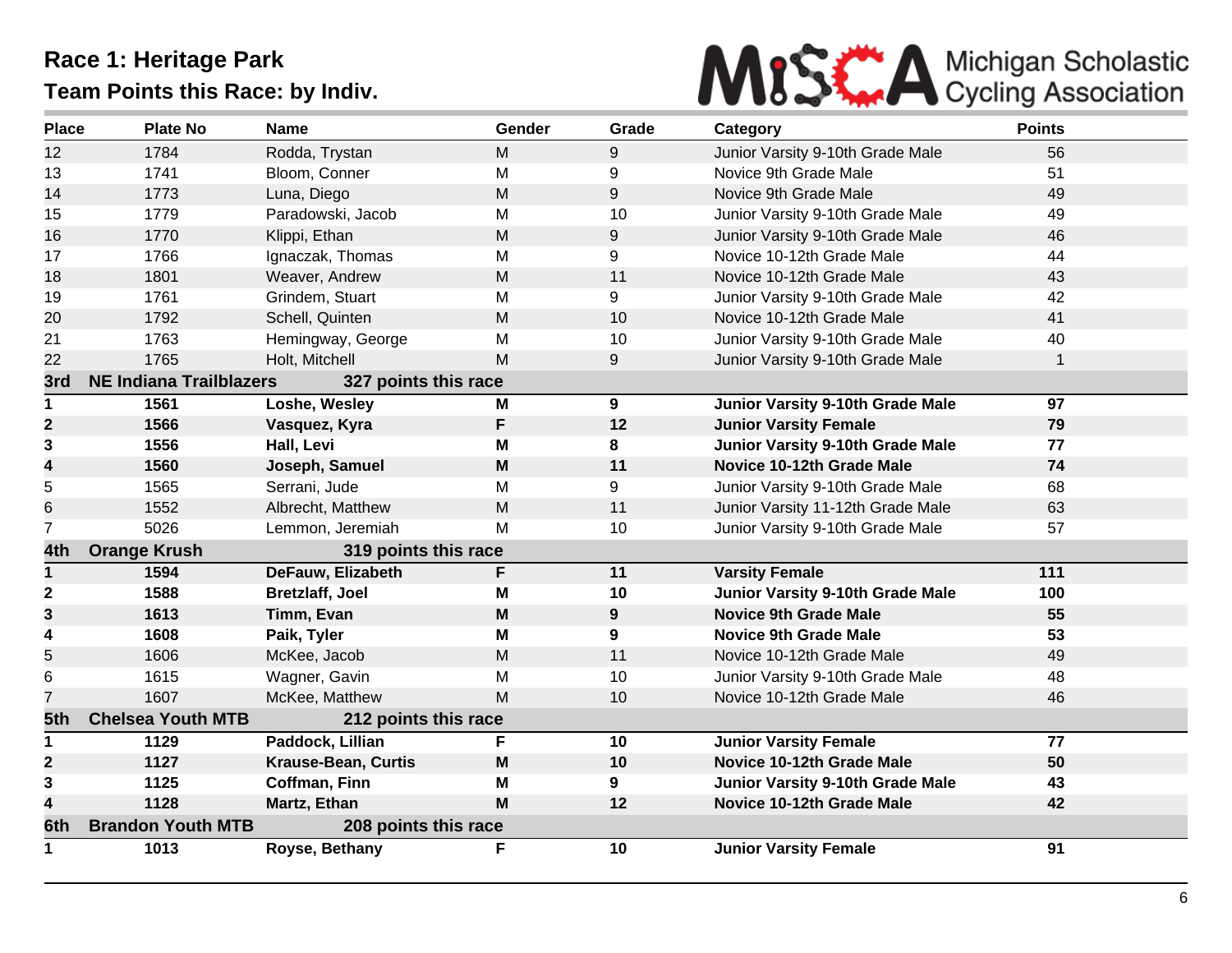

| <b>Place</b>            | <b>Plate No</b>               | <b>Name</b>         | Gender | Grade            | Category                          | <b>Points</b> |
|-------------------------|-------------------------------|---------------------|--------|------------------|-----------------------------------|---------------|
| $\overline{\mathbf{2}}$ | 1012                          | Patnaude, Emily     | F      | 10               | <b>Junior Varsity Female</b>      | 75            |
| 3                       | 1010                          | Jannette, Rider     | M      | 10               | Junior Varsity 9-10th Grade Male  | 41            |
| 4                       | 1007                          | Janette, Braeden    | M      | 10               | Junior Varsity 9-10th Grade Male  | 1             |
|                         | <b>Brighton Composite</b>     |                     |        |                  |                                   |               |
| $\mathbf{1}$            | 1110                          | Smith, Ian          | M      | 11               | <b>Varsity Male</b>               | 95            |
| $\overline{2}$          | 1063                          | Howard, Brock       | M      | 12               | <b>Varsity Male</b>               | 83            |
| 3                       | 1107                          | Showerman, Benjamin | M      | 11               | <b>Varsity Male</b>               | 78            |
| 4                       | 1024                          | Beach, Isaiah       | M      | 10               | Novice 10-12th Grade Male         | 77            |
| 5                       | 1075                          | Langley, Brandon    | M      | 11               | Varsity Male                      | 77            |
| 6                       | 1119                          | Voss, Sawyer        | M      | 9                | Novice 9th Grade Male             | 71            |
| $\overline{7}$          | 1112                          | St.Laurent, Reid    | M      | 12               | Junior Varsity 11-12th Grade Male | 64            |
| 8                       | 1077                          | Lukasik, John       | M      | 10               | Junior Varsity 9-10th Grade Male  | 61            |
| 9                       | 1102                          | Rochon, Noah        | M      | 10               | Junior Varsity 9-10th Grade Male  | 45            |
| 10                      | 1074                          | Lane, Andrew        | M      | 10               | Junior Varsity 9-10th Grade Male  | 38            |
| 11                      | 1118                          | Voss, Cullen        | M      | 10               | Novice 10-12th Grade Male         | 38            |
| 12                      | 1108                          | Showerman, Drew     | M      | 9                | <b>Varsity Male</b>               | $\mathbf 1$   |
|                         | <b>Heritage Jackrabbits</b>   |                     |        |                  |                                   |               |
| $\mathbf{1}$            | 1144                          | Shipman, Matthew    | M      | 10               | Junior Varsity 9-10th Grade Male  | 62            |
| $\overline{2}$          | 1146                          | Webb, Noah          | M      | 9                | Junior Varsity 9-10th Grade Male  | 55            |
|                         | <b>Huron Valley Composite</b> |                     |        |                  |                                   |               |
| $\mathbf{1}$            | 1310                          | Wheeler, Bryce      | M      | 11               | <b>Varsity Male</b>               | 90            |
| $\overline{c}$          | 1157                          | Blazic, Lucas       | M      | $9\,$            | Junior Varsity 9-10th Grade Male  | 70            |
| 3                       | 1277                          | Rossetti, Austin    | M      | $\boldsymbol{9}$ | Novice 9th Grade Male             | 68            |
|                         | Independent                   |                     |        |                  |                                   |               |
| $\mathbf{1}$            | 1371                          | Schultz, Lauren     | F.     | 10               | <b>Varsity Female</b>             | 117           |
| $\overline{2}$          | 1360                          | Miller, Riley       | M      | 12               | <b>Varsity Male</b>               | 88            |
| 3                       | 1378                          | Stephenson, Drake   | M      | 12               | Junior Varsity 11-12th Grade Male | 75            |
| 4                       | 1322                          | Bixby, Carter       | M      | 11               | Junior Varsity 11-12th Grade Male | 71            |
| 5                       | 1330                          | Cyrul, Michael      | M      | 10               | Novice 10-12th Grade Male         | 71            |
| 6                       | 5023                          | Sirken, Jonas       | M      | 11               | Junior Varsity 11-12th Grade Male | 67            |
| $\overline{7}$          | 1328                          | Clement, Owen       | M      | 9                | Junior Varsity 9-10th Grade Male  | 63            |
| 8                       | 1379                          | Taylor, Blake       | M      | 9                | Novice 9th Grade Male             | 63            |
| 9                       | 1349                          | Jimenez Palos, Emma | F      | $\,8\,$          | <b>Varsity Female</b>             | $\mathbf{1}$  |
| 10                      | 5002                          | Brower, David       | M      | 12               | <b>Varsity Male</b>               | 1             |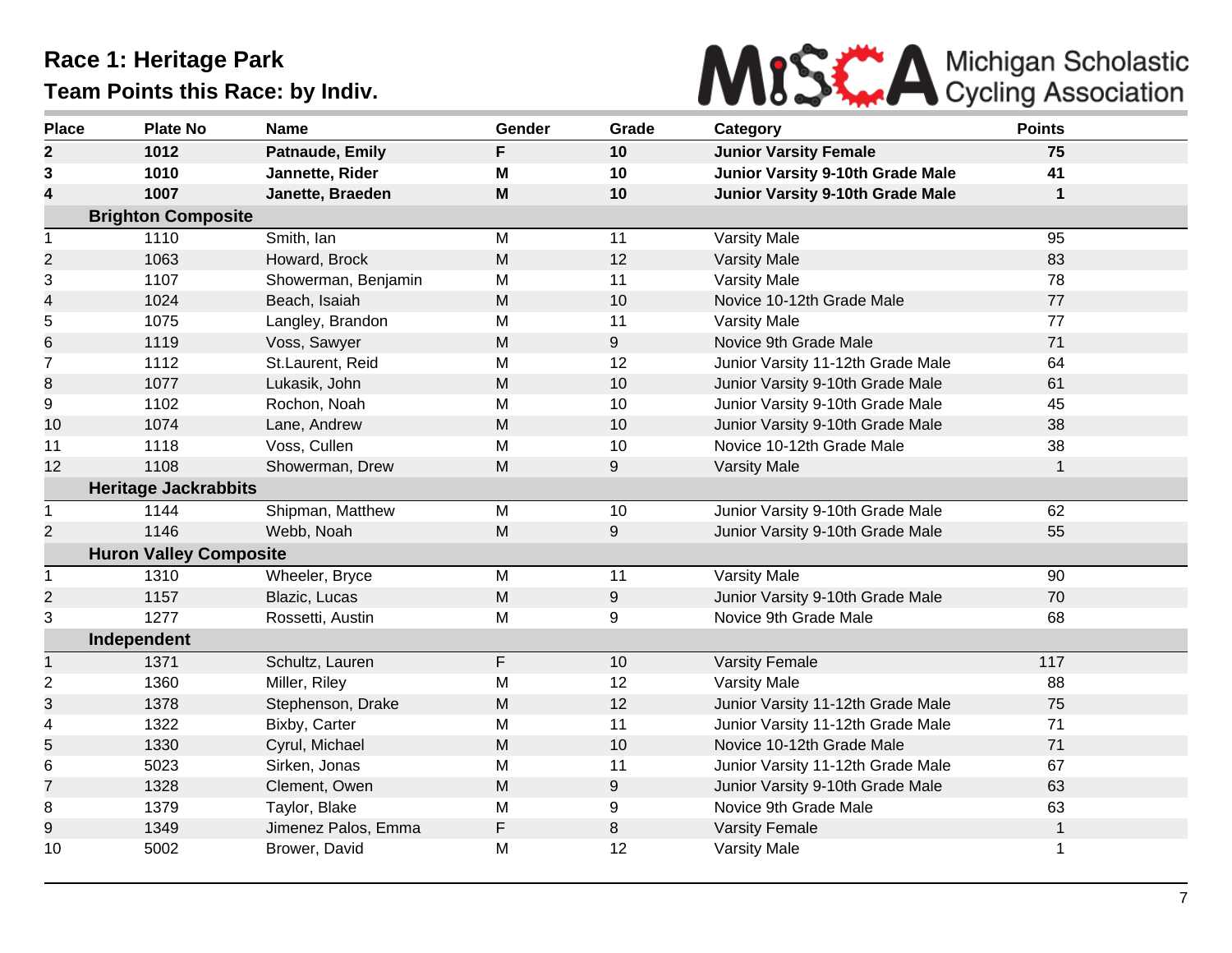

| <b>Place</b>   | <b>Plate No</b>              | <b>Name</b>      | Gender | Grade | Category                          | <b>Points</b> |  |  |  |
|----------------|------------------------------|------------------|--------|-------|-----------------------------------|---------------|--|--|--|
|                | <b>Lake Orion Composite</b>  |                  |        |       |                                   |               |  |  |  |
|                | 1459                         | Parsons, Cavan   | M      | 9     | Junior Varsity 9-10th Grade Male  | 58            |  |  |  |
| $\overline{2}$ | 1471                         | Shirley, Isaac   | M      | 9     | Junior Varsity 9-10th Grade Male  | 50            |  |  |  |
|                | <b>Midland MTB Crew</b>      |                  |        |       |                                   |               |  |  |  |
| $\mathbf{1}$   | 1500                         | Davis II, Thomas | M      | 12    | Junior Varsity 11-12th Grade Male | 56            |  |  |  |
| $\overline{2}$ | 1508                         | Holliday, Jarod  | M      | 9     | Novice 9th Grade Male             |               |  |  |  |
|                | <b>Norte</b>                 |                  |        |       |                                   |               |  |  |  |
|                | 1550                         | Cummins, Drew    | M      | 12    | Varsity Male                      | 105           |  |  |  |
| $\overline{2}$ | 1551                         | Ellis, Grady     | M      | 8     | Junior Varsity 9-10th Grade Male  | 85            |  |  |  |
|                | <b>Rochester Area (RARA)</b> |                  |        |       |                                   |               |  |  |  |
| $\mathbf{1}$   | 1734                         | Weaver, Abigail  | F      | 9     | Novice 9-12th Grade Female        | 80            |  |  |  |
| $\overline{2}$ | 1675                         | Malone, Abigail  | F      | 10    | Novice 9-12th Grade Female        | 77            |  |  |  |
| 3              | 1672                         | Longo, Sofia     | F      | 9     | Novice 9-12th Grade Female        | 1             |  |  |  |
|                | <b>Team Green</b>            |                  |        |       |                                   |               |  |  |  |
|                | 1815                         | Schmid, Collin   | M      | 12    | Varsity Male                      |               |  |  |  |
|                | <b>Wheels In Motion</b>      |                  |        |       |                                   |               |  |  |  |
|                | 1937                         | Beeson, Charles  | M      | 11    | Varsity Male                      | 93            |  |  |  |
| $\overline{2}$ | 2004                         | Theriot, Jacques | M      | 12    | Varsity Male                      | 80            |  |  |  |
| 3              | 1982                         | Mabry, Hunter    | M      | 11    | <b>Varsity Male</b>               | 74            |  |  |  |
| 4              | 1984                         | Mazak, Aidan     | M      | 10    | Junior Varsity 9-10th Grade Male  | 73            |  |  |  |
| 5              | 1976                         | Laman, Charles   | M      | 10    | Novice 10-12th Grade Male         | 68            |  |  |  |
| 6              | 1977                         | Landis, Gabriel  | M      | 10    | Junior Varsity 9-10th Grade Male  | 66            |  |  |  |
| 7              | 1938                         | Bertcher, Samuel | M      | 10    | Junior Varsity 9-10th Grade Male  | 59            |  |  |  |
| 8              | 1933                         | Anderson, Frank  | M      | 9     | Novice 9th Grade Male             | 42            |  |  |  |
| 9              | 1990                         | Perkey, Cullen   | M      | 12    | Varsity Male                      | 1             |  |  |  |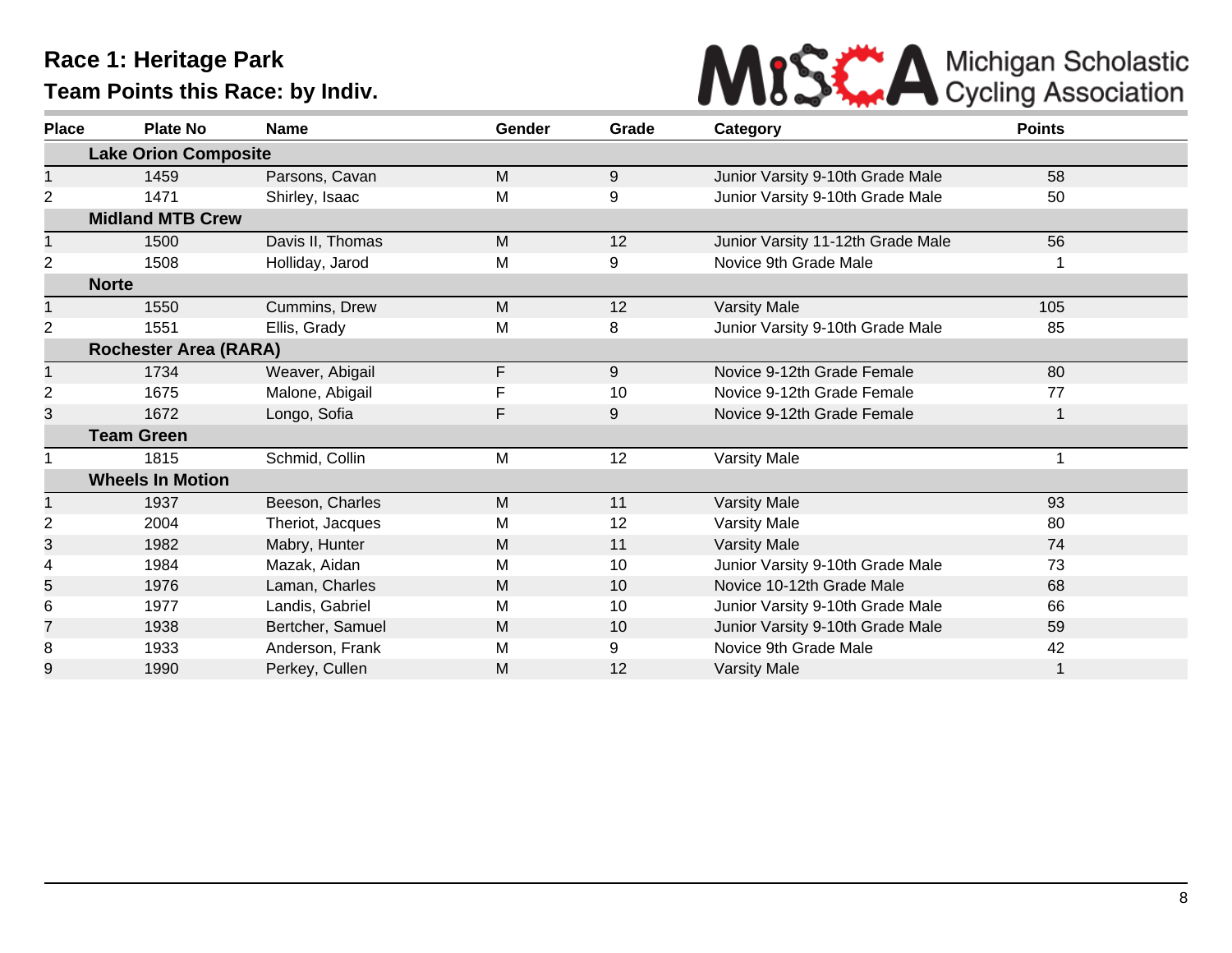

| <b>Place</b>   | <b>Plate No</b>                | Name                      | Gender | Grade                   | Category                             | <b>Points</b> |
|----------------|--------------------------------|---------------------------|--------|-------------------------|--------------------------------------|---------------|
|                | <b>Middle School Composite</b> |                           |        |                         |                                      |               |
| 1st            | <b>Orange Krush</b>            | 313 points this race      |        |                         |                                      |               |
| $\mathbf{1}$   | 1593                           | DeCubber, Finley          | F      | 8                       | <b>Advanced Middle School Female</b> | 82            |
| 2              | 1589                           | <b>Bretzlaff, Miriam</b>  | F      | $\overline{7}$          | <b>Advanced Middle School Female</b> | 79            |
| 3              | 1605                           | <b>Marchese, Kristian</b> | M      | 8                       | <b>Advanced Middle School Male</b>   | 79            |
| 4              | 1321                           | <b>Beaubien, Bastien</b>  | M      | 8                       | <b>Advanced Middle School Male</b>   | 73            |
| 5              | 1596                           | Dell, Zeke                | M      | 8                       | Novice 8th Grade Male                | 67            |
| 6              | 1618                           | Werth, Jayden             | M      | $\overline{7}$          | Advanced Middle School Male          | 62            |
| $\overline{7}$ | 1600                           | James, Evan               | M      | 8                       | Advanced Middle School Male          | 60            |
| 8              | 1585                           | Adkins, Cole              | M      | 6                       | Novice 6th Grade Male                | 58            |
| 9              | 1614                           | Villemure, Garrett        | M      | $\overline{7}$          | Novice 7th Grade Male                | 55            |
| 10             | 1587                           | Bordine, Jaxson           | M      | $\overline{7}$          | Novice 7th Grade Male                | 40            |
| 11             | 1598                           | Greene, Eagan             | M      | 8                       | Novice 8th Grade Male                | 40            |
| 12             | 1609                           | Schiffman, Eamon          | M      | $\overline{7}$          | Novice 7th Grade Male                | 35            |
| 13             | 1612                           | Thompson, Jacob           | М      | 8                       | Novice 8th Grade Male                | 30            |
| 14             | 1592                           | Cornwell, Charles         | M      | 8                       | Novice 8th Grade Male                | 27            |
| 15             | 1595                           | Dell, Edward              | M      | 8                       | Novice 8th Grade Male                | 1             |
| 2nd            | <b>Huron Valley United</b>     | 310 points this race      |        |                         |                                      |               |
| $\mathbf{1}$   | 1200                           | Garris, Elijah            | M      | 8                       | <b>Advanced Middle School Male</b>   | 85            |
| $\mathbf 2$    | 1276                           | Rosinski, Charlotte       | F      | 8                       | <b>Advanced Middle School Female</b> | 85            |
| 3              | 1190                           | <b>Crane, Parker</b>      | M      | $\overline{7}$          | <b>Novice 7th Grade Male</b>         | 70            |
| 4              | 1299                           | Tobiczyk, Oswald          | M      | $\overline{\mathbf{r}}$ | <b>Advanced Middle School Male</b>   | 70            |
| 5              | 1232                           | Kowalski, Dalia           | F      | 6                       | Advanced Middle School Female        | 68            |
| 6              | 1183                           | Christensen, Soren        | M      | $\overline{7}$          | Novice 7th Grade Male                | 67            |
| 7              | 1306                           | Vogel, Taylor             | F      | $\overline{7}$          | Novice 6-8th Grade Female            | 67            |
| 8              | 1166                           | Brzuchanski, Emery        | М      | 8                       | Advanced Middle School Male          | 66            |
| 9              | 1295                           | Thielen, Nicholas         | M      | 6                       | Novice 6th Grade Male                | 64            |
| 10             | 1317                           | Wolcott, Nolan            | M      | 6                       | Novice 6th Grade Male                | 61            |
| 11             | 1259                           | Murphy, Trevor            | M      | $\overline{7}$          | Advanced Middle School Male          | 51            |
| 12             | 1297                           | Tidbury, Grayson          | M      | $\overline{7}$          | Advanced Middle School Male          | 50            |
| 13             | 1203                           | Hartman, Mallory          | F      | 6                       | Novice 6-8th Grade Female            | 49            |
| 14             | 1163                           | Boyd, Brock               | M      | 6                       | Novice 6th Grade Male                | 47            |
| 15             | 1311                           | Wilson, Brady             | M      | 8                       | Novice 8th Grade Male                | 45            |
| 16             | 1173                           | Campbell, Ayla            | F      | 8                       | Novice 6-8th Grade Female            | 43            |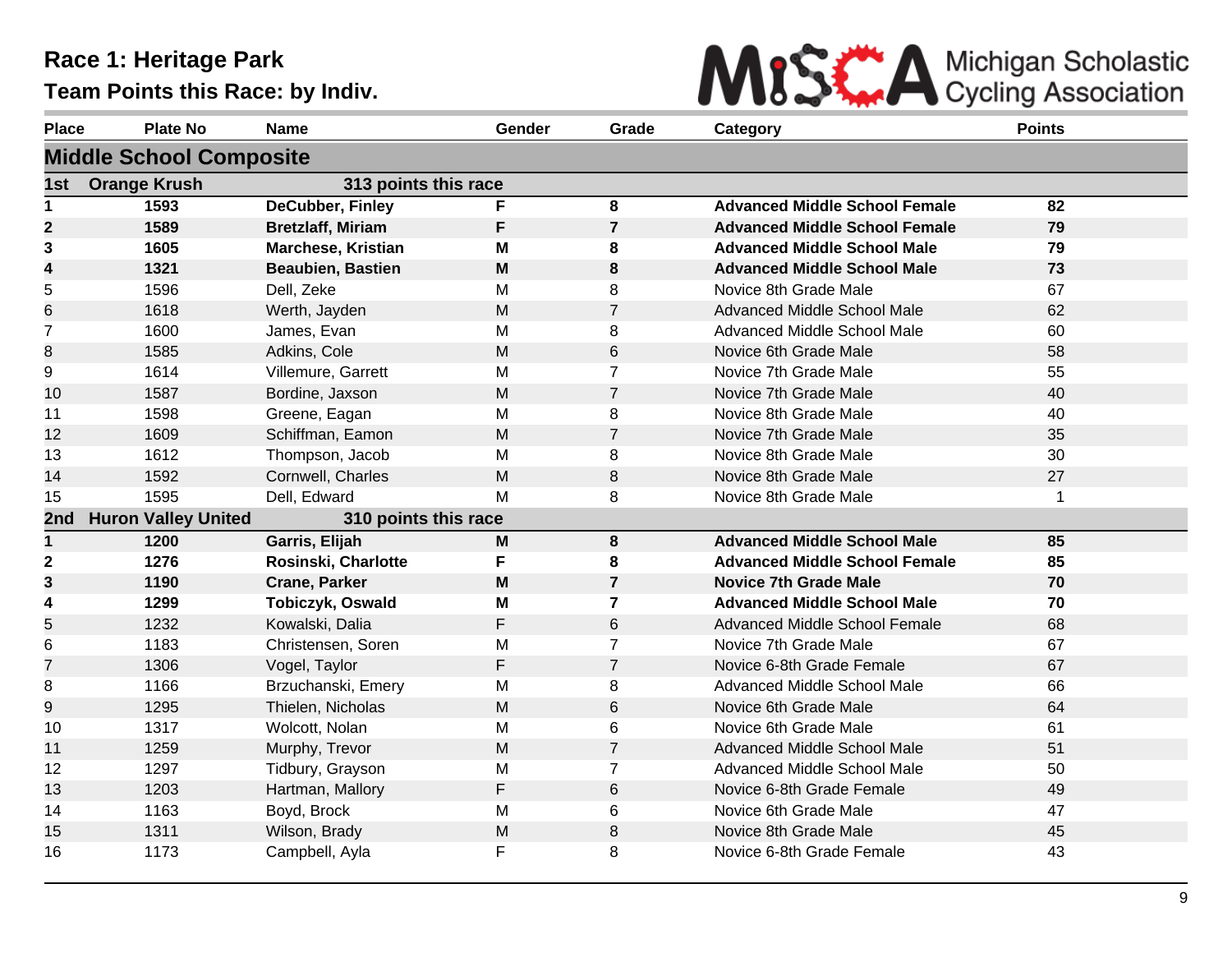

| <b>Place</b>            | <b>Plate No</b>              | <b>Name</b>             | Gender | Grade          | Category                             | <b>Points</b> |
|-------------------------|------------------------------|-------------------------|--------|----------------|--------------------------------------|---------------|
| 17                      | 1194                         | Donohue, Griffin        | M      | $\overline{7}$ | Novice 7th Grade Male                | 43            |
| 18                      | 1201                         | Hamlin, Caiden          | M      | 6              | Novice 6th Grade Male                | 43            |
| 19                      | 1149                         | Adams, Wynn             | F      | 6              | Novice 6-8th Grade Female            | 35            |
| 20                      | 1215                         | Jackson, Calvin         | M      | 8              | Novice 8th Grade Male                | 32            |
| 21                      | 1161                         | Boyd, Aiden             | M      | 8              | Novice 8th Grade Male                | $\mathbf 1$   |
| 22                      | 1171                         | Caldwell, Marin         | F      | 6              | Novice 6-8th Grade Female            | 1             |
| 3rd                     | <b>Brighton Area Schools</b> | 263 points this race    |        |                |                                      |               |
| $\mathbf{1}$            | 1028                         | <b>Bell, Sophia</b>     | F      | $\overline{7}$ | <b>Advanced Middle School Female</b> | 76            |
| $\mathbf 2$             | 1036                         | <b>Cranston, Ashley</b> | F      | $\overline{7}$ | <b>Advanced Middle School Female</b> | 73            |
| 3                       | 1117                         | Vogt, Carmen            | M      | 8              | <b>Novice 8th Grade Male</b>         | 61            |
| $\overline{\mathbf{4}}$ | 1105                         | Schandevel, Kevin       | M      | 6              | <b>Novice 6th Grade Male</b>         | 53            |
| 5                       | 1106                         | Schandevel, Kyle        | M      | 8              | Novice 8th Grade Male                | 53            |
| 6                       | 1103                         | Rochowiak, Maxwell      | M      | $\overline{7}$ | <b>Advanced Middle School Male</b>   | 52            |
| $\overline{7}$          | 1022                         | Babas, Olivia           | F      | 6              | Novice 6-8th Grade Female            | 51            |
| 8                       | 1035                         | Cory, Mitchell          | M      | 8              | Novice 8th Grade Male                | 47            |
| 9                       | 1041                         | Day, Brett              | M      | 8              | Novice 8th Grade Male                | 43            |
| 10                      | 1054                         | Galloway, Logan         | M      | 8              | Novice 8th Grade Male                | 23            |
| 11                      | 1045                         | Diamond, Brayden        | M      | $\,8\,$        | Novice 8th Grade Male                | 20            |
| 12                      | 1021                         | Babas, Lillian          | F      | 8              | Novice 6-8th Grade Female            | 1             |
| 13                      | 1055                         | Giles, Anna             | F      | $\overline{7}$ | <b>Advanced Middle School Female</b> | $\mathbf 1$   |
| 14                      | 1070                         | Kissel, Abigail         | F      | 8              | Novice 6-8th Grade Female            | 1             |
| 15                      | 1109                         | Smith, Garrett          | M      | $\overline{7}$ | Novice 7th Grade Male                | $\mathbf 1$   |
| 16                      | 1116                         | Vince, Parker           | M      | 6              | Advanced Middle School Male          | 1             |
| 4th                     | <b>Rochester Area (RARA)</b> | 253 points this race    |        |                |                                      |               |
| $\mathbf{1}$            | 1674                         | <b>Mahoney, Gabriel</b> | M      | $6\phantom{1}$ | <b>Novice 6th Grade Male</b>         | 70            |
| $\mathbf 2$             | 1715                         | Smith, Logan            | M      | $\overline{7}$ | <b>Novice 7th Grade Male</b>         | 64            |
| 3                       | 1692                         | Opfer, Katja            | F      | 8              | Novice 6-8th Grade Female            | 61            |
| $\overline{\mathbf{4}}$ | 1739                         | Williams, Brayden       | Μ      | 8              | <b>Novice 8th Grade Male</b>         | 58            |
| 5                       | 1632                         | Carnwath, Caleb         | M      | $\overline{7}$ | Novice 7th Grade Male                | 53            |
| 6                       | 1738                         | Williams, Aurora        | F      | 6              | Novice 6-8th Grade Female            | 53            |
| $\overline{7}$          | 1683                         | Morales-Zozaya, Gorka   | M      | 8              | Novice 8th Grade Male                | 51            |
| 8                       | 1677                         | Malone, Katherine       | F      | 8              | Novice 6-8th Grade Female            | 47            |
| 9                       | 1721                         | Truelove III, Ralph     | M      | $\overline{7}$ | Novice 7th Grade Male                | 47            |
| 10                      | 1649                         | Dossey, Victoria        | F      | 6              | Novice 6-8th Grade Female            | 41            |
| 11                      | 1686                         | Muenk, Cullen           | M      | $\overline{7}$ | Novice 7th Grade Male                | 41            |
|                         |                              |                         |        |                |                                      |               |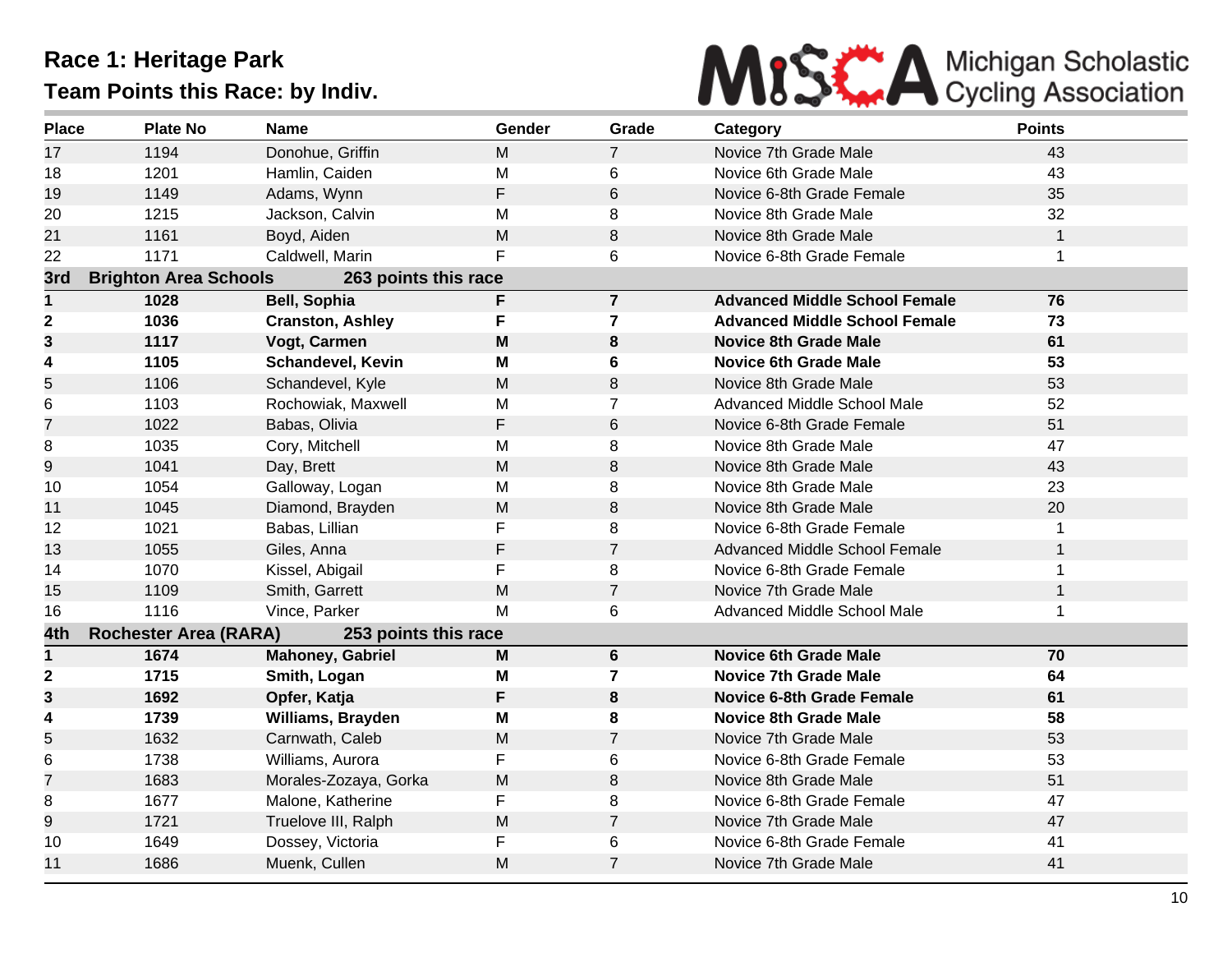

| <b>Place</b>   | Plate No                                             | <b>Name</b>            | Gender | Grade          | Category                             | <b>Points</b> |  |  |  |
|----------------|------------------------------------------------------|------------------------|--------|----------------|--------------------------------------|---------------|--|--|--|
| 12             | 1735                                                 | Weaver, Annalyse       | F      | 6              | Novice 6-8th Grade Female            | 39            |  |  |  |
| 13             | 1627                                                 | Beros, Carter          | M      | $\overline{7}$ | Novice 7th Grade Male                | 34            |  |  |  |
| 14             | 1623                                                 | Barker, Owen           | M      | $\overline{7}$ | Novice 7th Grade Male                | 33            |  |  |  |
| 15             | 1662                                                 | Kotenko, Kenneth       | M      | 8              | Novice 8th Grade Male                | 29            |  |  |  |
| 16             | 1737                                                 | Widlicka, Jonathan     | M      | 8              | Novice 8th Grade Male                | 25            |  |  |  |
| 17             | 1636                                                 | Cuthbertson, Emily     | F      | 8              | Novice 6-8th Grade Female            | $\mathbf{1}$  |  |  |  |
| 18             | 1700                                                 | Pugno-Mailey, Obadiah  | M      | $\overline{7}$ | Novice 7th Grade Male                | 1             |  |  |  |
| 19             | 1705                                                 | Rentrop, Lennox        | M      | $6\phantom{1}$ | Novice 6th Grade Male                | $\mathbf{1}$  |  |  |  |
| 20             | 1706                                                 | Rentrop, Luis          | М      | $\overline{7}$ | Novice 7th Grade Male                | 1             |  |  |  |
| 5th            | <b>West Michigan Coyotes</b><br>250 points this race |                        |        |                |                                      |               |  |  |  |
| $\mathbf{1}$   | 1885                                                 | <b>Martin, Brevin</b>  | M      | 8              | <b>Advanced Middle School Male</b>   | 68            |  |  |  |
| $\mathbf 2$    | 1883                                                 | <b>Marine, Marley</b>  | F      | 6              | <b>Advanced Middle School Female</b> | 66            |  |  |  |
| 3              | 1907                                                 | <b>Roberts, Easton</b> | M      | $\overline{7}$ | <b>Novice 7th Grade Male</b>         | 61            |  |  |  |
| 4              | 1928                                                 | Wert, Henry            | Μ      | 6              | <b>Advanced Middle School Male</b>   | 55            |  |  |  |
| 5              | 1929                                                 | Whitmer, Brigid        | F      | 8              | Novice 6-8th Grade Female            | 55            |  |  |  |
| 6              | 1817                                                 | Andrews, Carson        | M      | $\overline{7}$ | Advanced Middle School Male          | 54            |  |  |  |
| $\overline{7}$ | 1857                                                 | Fournier, Braedon      | M      | $\overline{7}$ | Novice 7th Grade Male                | 45            |  |  |  |
| 8              | 1875                                                 | Leitow, Owen           | M      | 6              | Novice 6th Grade Male                | 40            |  |  |  |
| 9              | 1852                                                 | Elms, Jack             | M      | 8              | Novice 8th Grade Male                | 39            |  |  |  |
| 10             | 1915                                                 | Todd, Landen           | M      | $\overline{7}$ | Novice 7th Grade Male                | 38            |  |  |  |
| 11             | 1887                                                 | McLean, Caleb          | M      | $\overline{7}$ | Advanced Middle School Male          | $\mathbf{1}$  |  |  |  |
| 6th            | <b>Wheels In Motion</b>                              | 239 points this race   |        |                |                                      |               |  |  |  |
| 1              | 1935                                                 | Beck, Henry            | Μ      | 8              | <b>Novice 8th Grade Male</b>         | 64            |  |  |  |
| $\mathbf 2$    | 2001                                                 | Smith, Donald          | M      | 6              | <b>Advanced Middle School Male</b>   | 64            |  |  |  |
| 3              | 1981                                                 | Luke, Sylvia           | F      | 8              | <b>Novice 6-8th Grade Female</b>     | 58            |  |  |  |
| 4              | 2003                                                 | <b>Tall, Braden</b>    | M      | $\overline{7}$ | <b>Advanced Middle School Male</b>   | 53            |  |  |  |
| 5              | 1995                                                 | Rogers, Samantha       | F      | 6              | Novice 6-8th Grade Female            | 45            |  |  |  |
| 6              | 1991                                                 | Picinotti, Van         | M      | 8              | Novice 8th Grade Male                | 41            |  |  |  |
| $\overline{7}$ | 2008                                                 | Wozniak, Kayla         | F      | 6              | Novice 6-8th Grade Female            | 38            |  |  |  |
| 8              | 1941                                                 | Bovee, Maya            | F      | $\overline{7}$ | Novice 6-8th Grade Female            | 36            |  |  |  |
| 9              | 1947                                                 | Ellis, Henry           | M      | 8              | Novice 8th Grade Male                | 35            |  |  |  |
| 10             | 2005                                                 | Whitacre, Kai          | M      | 8              | Novice 8th Grade Male                | 34            |  |  |  |
| 11             | 1956                                                 | Helms, Hayden          | M      | 8              | Novice 8th Grade Male                | 33            |  |  |  |
| 12             | 1988                                                 | Nazario, Dominic       | M      | 8              | Novice 8th Grade Male                | 22            |  |  |  |
| 13             | 1955                                                 | Hann-Morgan, Tamayra   | F      | 6              | Novice 6-8th Grade Female            | 1             |  |  |  |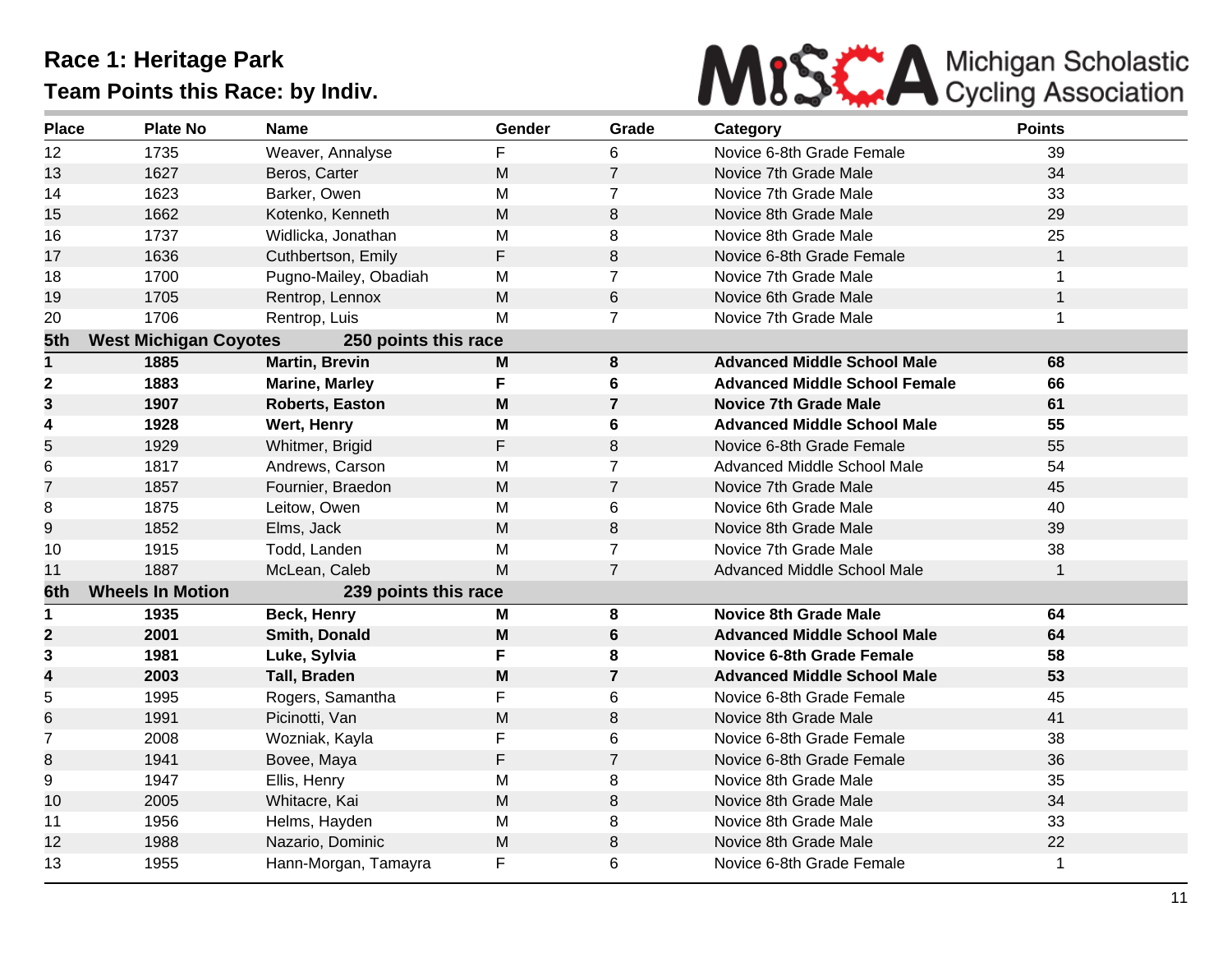

| <b>Place</b>            | <b>Plate No</b>                | <b>Name</b>          | Gender | Grade          | Category                             | <b>Points</b> |
|-------------------------|--------------------------------|----------------------|--------|----------------|--------------------------------------|---------------|
| 7th                     | <b>NE Indiana Trailblazers</b> | 235 points this race |        |                |                                      |               |
| $\mathbf{1}$            | 1559                           | Joseph, Lilly        | F.     | 8              | <b>Novice 6-8th Grade Female</b>     | 70            |
| $\mathbf{2}$            | 1554                           | Cordes, Levi         | М      | 6              | <b>Novice 6th Grade Male</b>         | 67            |
| 3                       | 5024                           | Wise, Benjamin       | M      | $\overline{7}$ | <b>Novice 7th Grade Male</b>         | 58            |
| $\overline{\mathbf{4}}$ | 5027                           | Eicholtz, Kylie      | F      | $\overline{7}$ | <b>Novice 6-8th Grade Female</b>     | 40            |
| 8th                     | <b>Lake Orion Schools</b>      | 230 points this race |        |                |                                      |               |
| $\mathbf{1}$            | 1470                           | Shaskos, Lauren      | F      | 8              | <b>Advanced Middle School Female</b> | 70            |
| $\mathbf{2}$            | 1482                           | Wolski, Jakub        | M      | 8              | <b>Advanced Middle School Male</b>   | 56            |
| 3                       | 1466                           | <b>Rheault, Drew</b> | M      | $\bf 8$        | <b>Novice 8th Grade Male</b>         | 55            |
| 4                       | 1433                           | LaGest, Nathan       | Μ      | $\overline{7}$ | <b>Novice 7th Grade Male</b>         | 49            |
| 5                       | 1472                           | Soule, Charlie       | M      | 6              | Novice 6th Grade Male                | 45            |
| 6                       | 1434                           | Lawless, Britton     | M      | 6              | Novice 6th Grade Male                | 39            |
| 7                       | 1448                           | Morgan, Kevin        | M      | 8              | Novice 8th Grade Male                | 36            |
| 8                       | 1473                           | Stabenow, Walter     | М      | $\overline{7}$ | Novice 7th Grade Male                | 32            |
| 9                       | 1404                           | Florence, Landon     | M      | $\overline{7}$ | Novice 7th Grade Male                | 31            |
| 10                      | 1388                           | Aquilina, Ryan       | M      | 8              | Novice 8th Grade Male                | 18            |
| 11                      | 1417                           | Heist, Ethan         | M      | 8              | Advanced Middle School Male          | 1             |
|                         | <b>Brandon Youth MTB</b>       |                      |        |                |                                      |               |
| $\mathbf{1}$            | 1015                           | Savoie, Ryan         | M      | 6              | Novice 6th Grade Male                | 41            |
| $\overline{c}$          | 1001                           | Blackmer, Colton     | M      | $\overline{7}$ | Novice 7th Grade Male                | 37            |
| 3                       | 1006                           | Hylton, Jacob        | М      | 8              | Novice 8th Grade Male                | 28            |
| 4                       | 1008                           | Janette, Connor      | M      | 8              | Novice 8th Grade Male                | 21            |
|                         | <b>Chelsea Youth MTB</b>       |                      |        |                |                                      |               |
| 1                       | 1123                           | Anderson, Cash       | M      | 8              | Novice 8th Grade Male                | 26            |
| $\overline{c}$          | 1329                           | Cook, Aiden          | M      | 8              | Novice 8th Grade Male                | 24            |
|                         | <b>Heritage Jackrabbits</b>    |                      |        |                |                                      |               |
| 1                       | 1143                           | Koebbe, Zackery      | M      | 8              | Novice 8th Grade Male                | 38            |
| $\overline{c}$          | 1145                           | Warner, Carson       | M      | 8              | Novice 8th Grade Male                | 31            |
|                         | Independent                    |                      |        |                |                                      |               |
| $\mathbf{1}$            | 1320                           | Adamski, Kash        | M      | $\overline{7}$ | Advanced Middle School Male          | 82            |
| 2                       | 1370                           | Schultz, Brianna     | F      | 6              | Novice 6-8th Grade Female            | 64            |
| 3                       | 1345                           | Horan, Xander        | M      | 6              | Novice 6th Grade Male                | 51            |
| 4                       | 1348                           | Hyde, Liam           | M      | $\,6$          | Novice 6th Grade Male                | 49            |
| 5                       | 5005                           | Helzerman, Linus     | M      | 8              | Novice 8th Grade Male                | 49            |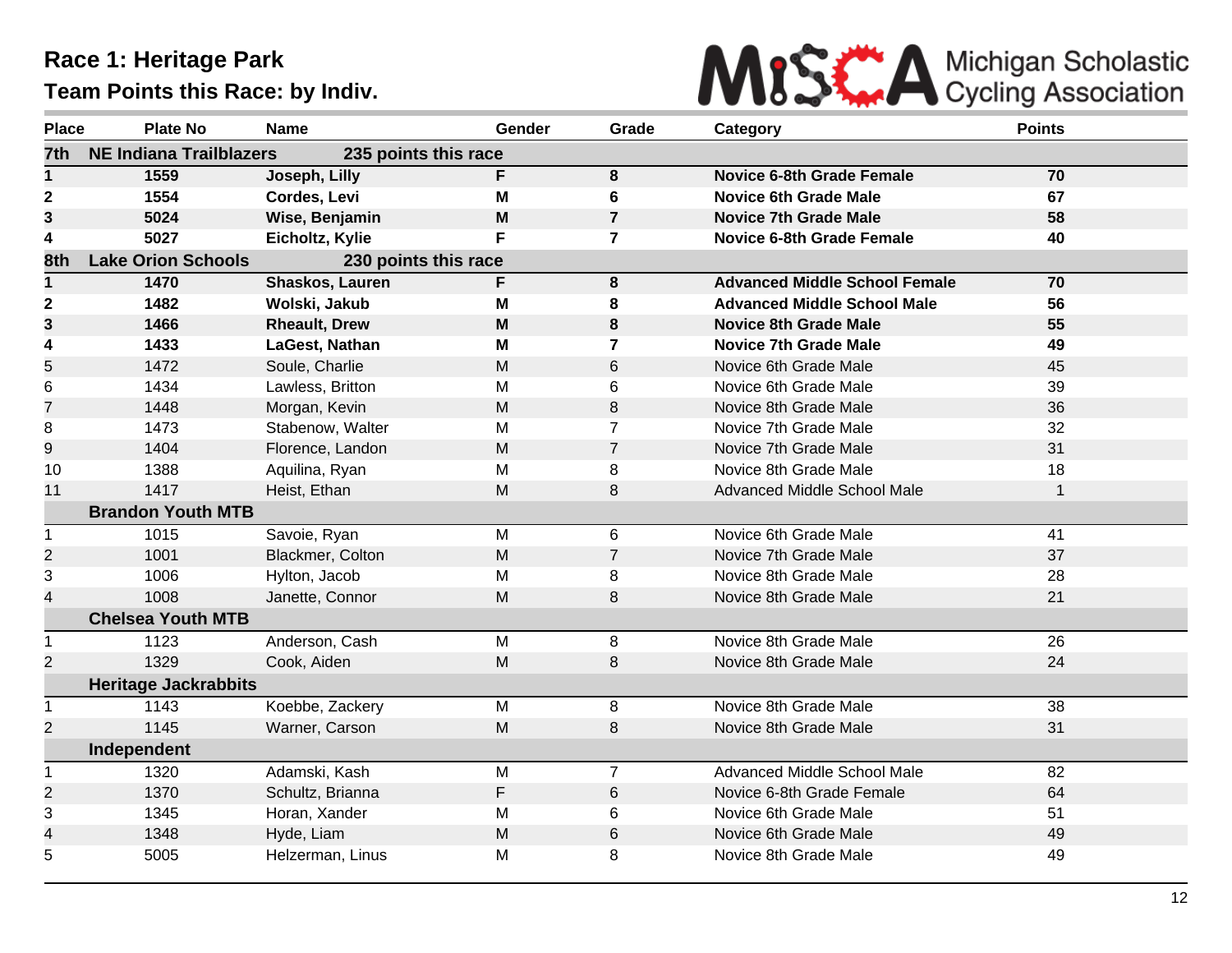

| <b>Place</b> | <b>Plate No</b>               | Name               | Gender | Grade | Category                    | <b>Points</b> |
|--------------|-------------------------------|--------------------|--------|-------|-----------------------------|---------------|
| 6            | 5012                          | Nelson, Bodie      | M      | 8     | Novice 8th Grade Male       | 19            |
|              | <b>Midland MTB Crew</b>       |                    |        |       |                             |               |
|              | 1503                          | Gessford, Logan    | M      |       | Novice 7th Grade Male       | 51            |
| 2            | 1518                          | Myers, Jackson     | M      |       | Novice 7th Grade Male       | 36            |
| 3            | 1507                          | Holliday, Jakob    | M      | 6     | Novice 6th Grade Male       |               |
|              | <b>Northville High School</b> |                    |        |       |                             |               |
|              | 1573                          | Hentnik, Alexander | м      | 8     | Novice 8th Grade Male       | 70            |
|              | <b>Rochester HS (United)</b>  |                    |        |       |                             |               |
|              | 1752                          | Dagg, Samuel       | M      | 8     | Advanced Middle School Male | 76            |
| 2            | 1762                          | Hawes, Benjamin    | M      | 8     | Advanced Middle School Male | 58            |
| 3            | 1785                          | Rodda, Tyler       | М      |       | Novice 7th Grade Male       | 39            |
| 4            | 1769                          | Kandage, Aditya    | M      | 8     | Novice 8th Grade Male       | 37            |
|              | <b>South Lyon Youth MTB</b>   |                    |        |       |                             |               |
|              | 1809                          | Martz, Ella        |        | 6     | Novice 6-8th Grade Female   | 37            |
| 2            | 1808                          | Martz, Aiden       | м      | 6     | Novice 6th Grade Male       |               |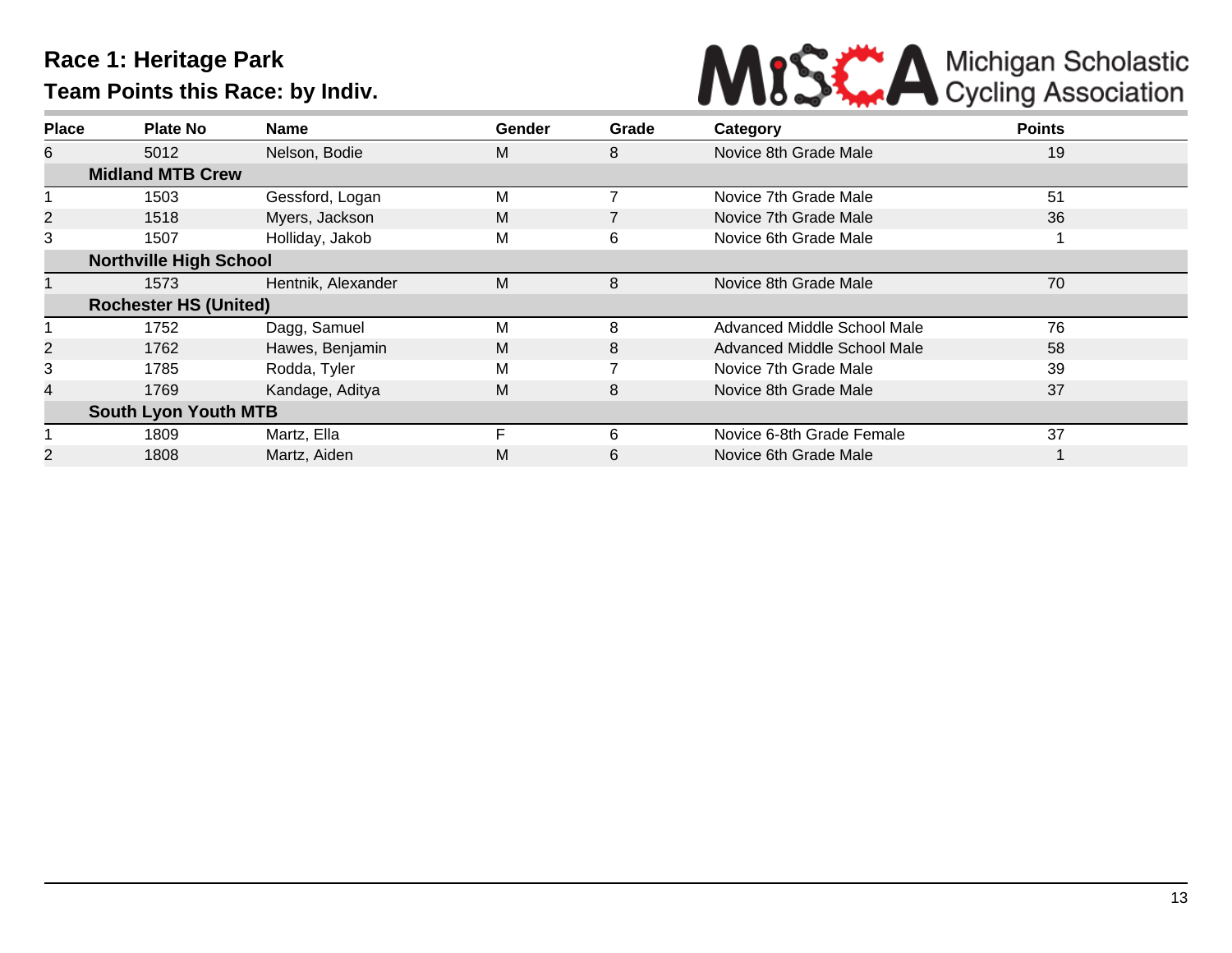

| <b>Place</b>                       | <b>Plate No</b>            | <b>Name</b>           | Gender | Grade                   | Category                          | <b>Points</b> |  |  |
|------------------------------------|----------------------------|-----------------------|--------|-------------------------|-----------------------------------|---------------|--|--|
| <b>Elementary School Composite</b> |                            |                       |        |                         |                                   |               |  |  |
| 1st                                | <b>Huron Valley United</b> | 255 points this race  |        |                         |                                   |               |  |  |
| 1                                  | 1189                       | Crane, Joanie         | F      | 4                       | <b>Advanced Elementary Female</b> | 67            |  |  |
| $\mathbf 2$                        | 1151                       | <b>Bishop, Sabine</b> | F      | 4                       | <b>Advanced Elementary Female</b> | 64            |  |  |
| 3                                  | 1230                       | Kollien, Sawyer       | M      | $\mathbf 2$             | <b>Advanced Elementary Male</b>   | 64            |  |  |
| 4                                  | 1233                       | Kowalski, Grady       | M      | 4                       | <b>Upper Elementary Male</b>      | 60            |  |  |
| 5                                  | 1158                       | Boesch, Lilah         | F      | 5                       | <b>Upper Elementary Female</b>    | 57            |  |  |
| 6                                  | 1208                       | Hill, Ryan            | M      | 4                       | <b>Upper Elementary Male</b>      | 45            |  |  |
| $\overline{7}$                     | 1241                       | Luttenbacher, Madelyn | F      | 3                       | Lower Elementary Female           | 44            |  |  |
| 8                                  | 1258                       | Murphy, Travis        | M      | 5                       | <b>Upper Elementary Male</b>      | 43            |  |  |
| 9                                  | 1193                       | Dobrin, Vivian        | F      | $\overline{2}$          | Lower Elementary Female           | 41            |  |  |
| 10                                 | 1237                       | Lappin, Parker        | F      | $\overline{\mathbf{4}}$ | <b>Upper Elementary Female</b>    | 41            |  |  |
| 11                                 | 1156                       | Blazic, Ava           | F      | 3                       | Lower Elementary Female           | 38            |  |  |
| 12                                 | 1274                       | Rodner, Jacob         | M      | 5                       | <b>Upper Elementary Male</b>      | 37            |  |  |
| 13                                 | 1202                       | Hartman, Josie        | F      | 3                       | Lower Elementary Female           | 35            |  |  |
| 14                                 | 1245                       | Mallory, Griffin      | M      | $\overline{\mathbf{4}}$ | <b>Upper Elementary Male</b>      | 35            |  |  |
| 15                                 | 1187                       | Colegrove, Khloe      | F      | 3                       | Lower Elementary Female           | 33            |  |  |
| 16                                 | 1209                       | Hlahla, Matthieu      | M      | 5                       | <b>Upper Elementary Male</b>      | 33            |  |  |
| 17                                 | 1253                       | Messina, Natalie      | F      | 4                       | <b>Upper Elementary Female</b>    | 33            |  |  |
| 18                                 | 1148                       | Adams, Vivian         | F      | 3                       | Lower Elementary Female           | 31            |  |  |
| 19                                 | 1152                       | Bishop, Torsten       | M      | 1                       | Lower Elementary Male             | 31            |  |  |
| 20                                 | 1267                       | Palumbo, Frank        | M      | 4                       | <b>Upper Elementary Male</b>      | 30            |  |  |
| 21                                 | 1217                       | Johnson, Josephine    | F      | 5                       | <b>Upper Elementary Female</b>    | 27            |  |  |
| 22                                 | 1256                       | Moore, Thomas         | M      | $\overline{2}$          | Lower Elementary Male             | 21            |  |  |
| 23                                 | 1178                       | Carnaghi, Noah        | M      | 3                       | Lower Elementary Male             | 20            |  |  |
| 24                                 | 1298                       | Tidbury, Owen         | M      | 4                       | <b>Upper Elementary Male</b>      | 20            |  |  |
| 25                                 | 1162                       | Boyd, Alexandria      | F      | 3                       | Lower Elementary Female           | 19            |  |  |
| 26                                 | 1252                       | Messina, Aviana       | F      | $\overline{2}$          | Lower Elementary Female           | 18            |  |  |
| 27                                 | 1275                       | Rodner, Levi          | M      | 3                       | Lower Elementary Male             | 18            |  |  |
| 28                                 | 1147                       | Adams, Rosemary       | F      | $\mathbf{1}$            | Lower Elementary Female           | 15            |  |  |
| 29                                 | 1192                       | Dobrin, Everett       | M      | 1                       | Lower Elementary Male             | 14            |  |  |
| 30                                 | 1246                       | Mallory, Maia         | F      | 1                       | Lower Elementary Female           | 13            |  |  |
| 31                                 | 1250                       | McFall, Nate          | M      | 4                       | <b>Upper Elementary Male</b>      | 11            |  |  |
| 32                                 | 1167                       | Brzuchanski, Jane     | F      | 4                       | <b>Advanced Elementary Female</b> | $\mathbf 1$   |  |  |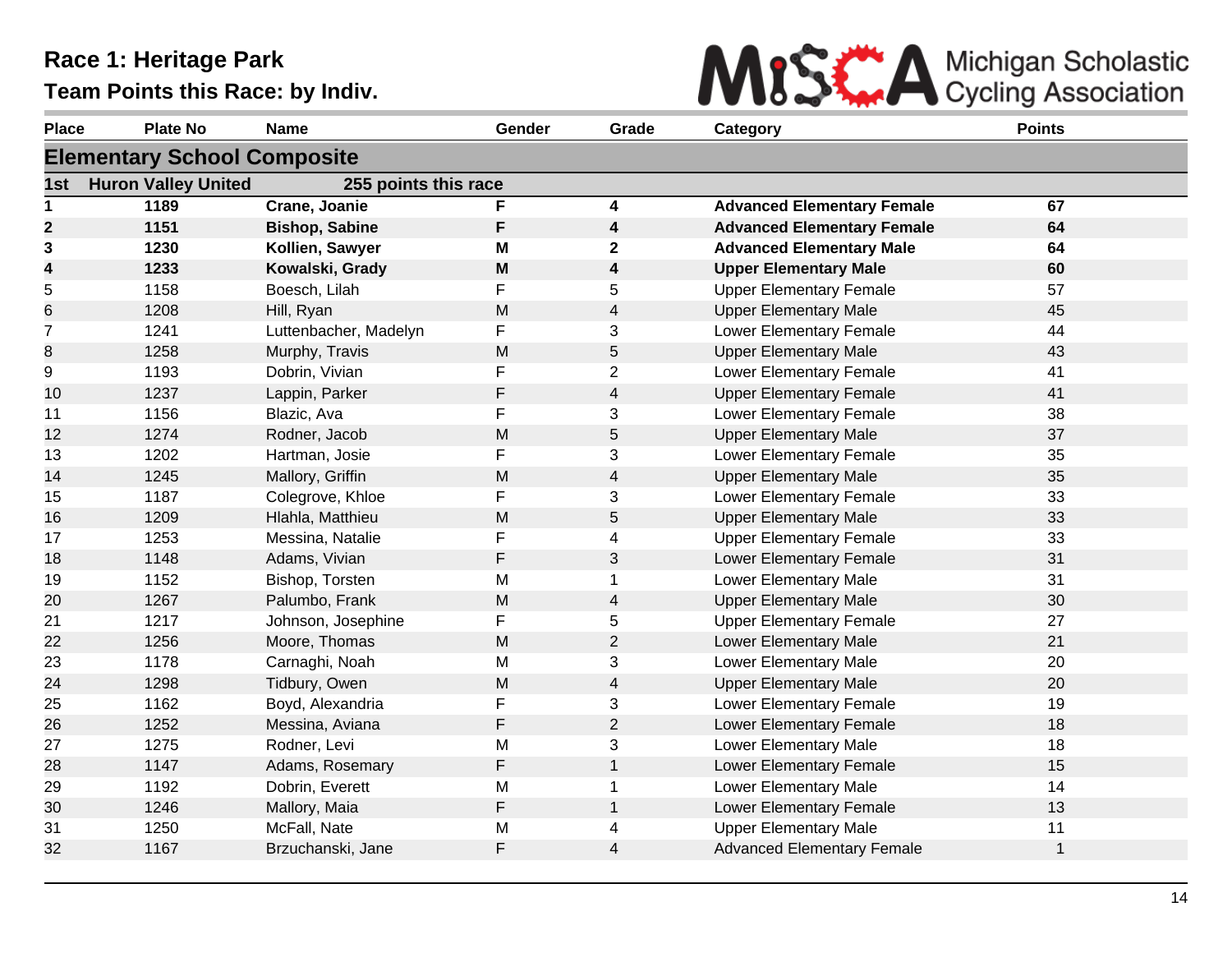

| <b>Place</b>            | <b>Plate No</b>              | <b>Name</b>            | Gender | Grade                   | Category                          | <b>Points</b> |  |
|-------------------------|------------------------------|------------------------|--------|-------------------------|-----------------------------------|---------------|--|
| 33                      | 1216                         | Johnson, Axl           | M      | $\overline{2}$          | Lower Elementary Male             |               |  |
| 2nd                     | <b>West Michigan Coyotes</b> | 243 points this race   |        |                         |                                   |               |  |
| 1                       | 1848                         | DeWall, Luke           | M      | 5                       | <b>Advanced Elementary Male</b>   | 70            |  |
| $\mathbf 2$             | 1926                         | Weaver, Samantha       | F      | 4                       | <b>Upper Elementary Female</b>    | 60            |  |
| 3                       | 1851                         | Drajka, Reese          | F      | 4                       | <b>Advanced Elementary Female</b> | 58            |  |
| 4                       | 1819                         | <b>Battjes, Matia</b>  | F      | 5                       | <b>Advanced Elementary Female</b> | 55            |  |
| 5                       | 1870                         | Hughes, William        | M      | 5                       | <b>Advanced Elementary Male</b>   | 53            |  |
| 6                       | 1836                         | Carpenter, Kellen      | M      | 3                       | <b>Advanced Elementary Male</b>   | 51            |  |
| $\overline{7}$          | 1847                         | DeWall, Grant          | M      | 3                       | Lower Elementary Male             | 50            |  |
| 8                       | 1884                         | Martin, Ava            | F      | 5                       | <b>Upper Elementary Female</b>    | 48            |  |
| 9                       | 1853                         | Eves, Owen             | M      | 3                       | Lower Elementary Male             | 44            |  |
| 10                      | 1869                         | Hughes, Erin           | F      | 5                       | <b>Upper Elementary Female</b>    | 43            |  |
| 11                      | 1908                         | Roberts, Harper        | F      | $\overline{\mathbf{4}}$ | <b>Upper Elementary Female</b>    | 39            |  |
| 12                      | 1844                         | Deras, Jordan          | M      | 3                       | Lower Elementary Male             | 35            |  |
| 13                      | 1874                         | Leitow, Olivia         | F      | $\overline{\mathbf{4}}$ | <b>Upper Elementary Female</b>    | 35            |  |
| 14                      | 1833                         | Broughton, James       | M      | $\overline{2}$          | Lower Elementary Male             | 33            |  |
| 15                      | 1826                         | Boer, Jakob            | M      | $\overline{4}$          | <b>Upper Elementary Male</b>      | 29            |  |
| 16                      | 1917                         | Tyron, Finneas         | M      | 3                       | Lower Elementary Male             | 25            |  |
| 17                      | 1873                         | Leitow, Evan           | M      | $\overline{2}$          | Lower Elementary Male             | 15            |  |
| 18                      | 1845                         | Dew, Jensen            | M      | $\overline{\mathbf{4}}$ | <b>Upper Elementary Male</b>      | 13            |  |
| 19                      | 1876                         | Lilly, Isaac           | M      | 3                       | Lower Elementary Male             | $\sqrt{5}$    |  |
| 20                      | 1823                         | Blaszczyk, Adreian     | M      | 3                       | Lower Elementary Male             | 4             |  |
| 3rd                     | <b>Lake Orion Schools</b>    | 232 points this race   |        |                         |                                   |               |  |
| 1                       | 1390                         | <b>Babichev, Artem</b> | M      | 5                       | <b>Advanced Elementary Male</b>   | 67            |  |
| $\mathbf 2$             | 1418                         | Heist, Sylvie          | F      | 3                       | <b>Advanced Elementary Female</b> | 61            |  |
| 3                       | 1420                         | Hill, Gavin            | M      | 5                       | <b>Upper Elementary Male</b>      | 54            |  |
| $\overline{\mathbf{4}}$ | 1391                         | Babicheva, Julia       | F      | $\mathbf{2}$            | <b>Lower Elementary Female</b>    | 50            |  |
| 5                       | 1484                         | Zoschnick, Amelia      | F      | $\overline{2}$          | Lower Elementary Female           | 47            |  |
| 6                       | 1432                         | LaGest, Hannah         | F      | 3                       | <b>Upper Elementary Female</b>    | 45            |  |
| 7                       | 1439                         | Lucia, Landon          | M      | 5                       | <b>Advanced Elementary Male</b>   | 45            |  |
| 8                       | 1477                         | Trudeau, Jacob         | M      | 5                       | <b>Upper Elementary Male</b>      | 41            |  |
| 9                       | 1440                         | Lucia, Rileigh         | F      | $\mathbf{1}$            | Lower Elementary Female           | 29            |  |
| 10                      | 1438                         | Lucia, Adelyn          | F      | $\mathbf 1$             | Lower Elementary Female           | 27            |  |
| 11                      | 1449                         | Morgan, Mark           | M      | 5                       | <b>Upper Elementary Male</b>      | 27            |  |
| 12                      | 1386                         | Agnetti, Ellis         | F      | $\overline{2}$          | Lower Elementary Female           | 25            |  |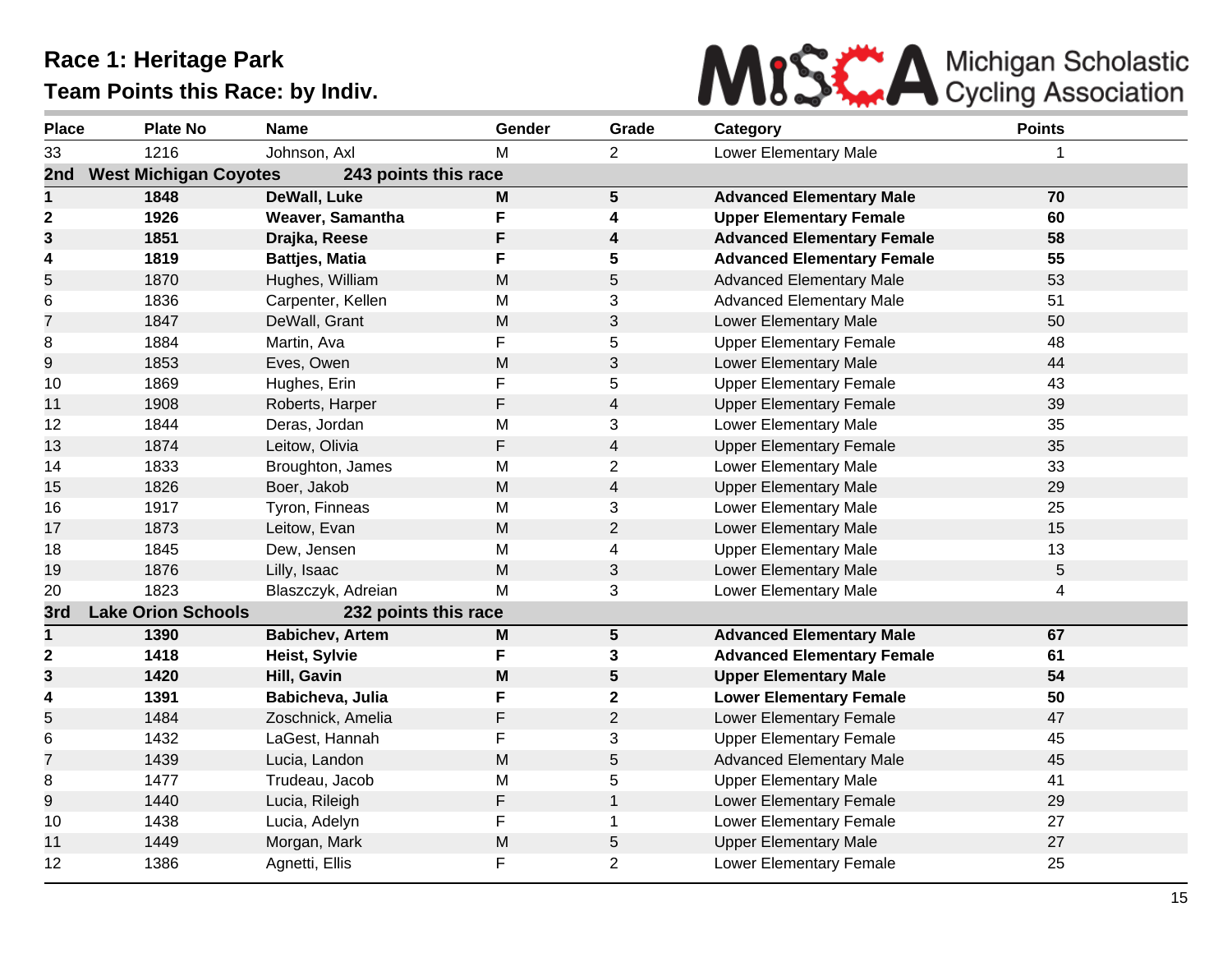

| <b>Place</b> | <b>Plate No</b>              | <b>Name</b>             | Gender | Grade                    | Category                        | <b>Points</b>            |
|--------------|------------------------------|-------------------------|--------|--------------------------|---------------------------------|--------------------------|
| 13           | 1431                         | LaGest, Avery           | F      | $\mathbf{1}$             | <b>Lower Elementary Female</b>  | 23                       |
| 14           | 1437                         | Lidgey, Ryan            | M      | $\overline{2}$           | Lower Elementary Male           | 23                       |
| 15           | 1425                         | Keilman, Harlie         | F      | 3                        | Lower Elementary Female         | 16                       |
| 16           | 1412                         | Gaylord, Eleanor        | F      | $\overline{2}$           | Lower Elementary Female         | 12                       |
| 17           | 1403                         | Florence, Austin        | M      | $\overline{2}$           | Lower Elementary Male           | $\overline{7}$           |
| 18           | 1405                         | Florence, Trent         | M      | 5                        | <b>Upper Elementary Male</b>    | 5                        |
| 19           | 1475                         | Stewart, Dayde          | M      | $\sqrt{5}$               | <b>Upper Elementary Male</b>    | $\overline{2}$           |
| 20           | 1402                         | Eastman, Hudson         | M      | 3                        | Lower Elementary Male           | 1                        |
| 21           | 1411                         | Garrard, Preston        | M      | $\overline{4}$           | <b>Upper Elementary Male</b>    | $\mathbf{1}$             |
| 22           | 1464                         | Posler, Theodore        | M      | $\pmb{0}$                | Lower Elementary Male           | $\mathbf 1$              |
| 4th          | <b>Rochester Area (RARA)</b> | 224 points this race    |        |                          |                                 |                          |
| $\mathbf 1$  | 1697                         | Pokowski, Tyler         | M      | $\overline{\mathbf{4}}$  | <b>Advanced Elementary Male</b> | 58                       |
| 2            | 1641                         | <b>DAnna, Francesco</b> | M      | 4                        | <b>Upper Elementary Male</b>    | 57                       |
| 3            | 1684                         | Morales-Zozaya, Matteo  | M      | $\bf 6$                  | <b>Novice 6th Grade Male</b>    | 55                       |
| 4            | 1691                         | Opfer, Elsa             | F      | $\overline{\mathbf{4}}$  | <b>Upper Elementary Female</b>  | 54                       |
| 5            | 1633                         | Carnwath, Logan         | M      | $\sqrt{5}$               | <b>Upper Elementary Male</b>    | 48                       |
| 6            | 1631                         | Carnwath, Austin        | M      | 3                        | Lower Elementary Male           | 47                       |
| 7            | 1665                         | Krasnov, Daniel         | M      | $\overline{4}$           | <b>Advanced Elementary Male</b> | 47                       |
| 8            | 1682                         | Morales-Zozaya, Dante   | M      | 3                        | Lower Elementary Male           | 38                       |
| 9            | 1637                         | Cuthbertson, Megan      | F      | $\sqrt{5}$               | <b>Upper Elementary Female</b>  | 37                       |
| 10           | 1624                         | Basile, Emma            | F      | 4                        | <b>Upper Elementary Female</b>  | 29                       |
| 11           | 1676                         | Malone, Alexander       | M      | $\sqrt{3}$               | Lower Elementary Male           | 29                       |
| 12           | 1723                         | Uh, Joshua              | M      | $\overline{2}$           | Lower Elementary Male           | 27                       |
| 13           | 1688                         | Neubauer, Nickolas      | M      | $\overline{4}$           | <b>Upper Elementary Male</b>    | 23                       |
| 14           | 1634                         | Catalano, Dean          | M      | $\overline{\mathcal{A}}$ | <b>Upper Elementary Male</b>    | 22                       |
| 15           | 1696                         | Pokowski, Aiden         | M      | $\overline{2}$           | Lower Elementary Male           | 17                       |
| 16           | 1643                         | Debiaggi, Luca          | M      | $\overline{\mathcal{A}}$ | <b>Upper Elementary Male</b>    | 14                       |
| 17           | 1726                         | Veda, Gavin             | M      | $\mathbf{3}$             | Lower Elementary Male           | 12                       |
| 18           | 1642                         | D'Anna, Marcello        | M      | $\overline{2}$           | Lower Elementary Male           | 11                       |
| 19           | 1680                         | McGrath, Gavin          | M      | $\overline{5}$           | <b>Upper Elementary Male</b>    | 10                       |
| 20           | 1648                         | Dossey, Avery           | M      | $\mathbf{1}$             | Lower Elementary Male           | 8                        |
| 21           | 1687                         | Neely, Kyle             | M      | $\overline{5}$           | <b>Upper Elementary Male</b>    | $\overline{\mathcal{A}}$ |
| 22           | 1722                         | Uh, Henry               | M      | $\pmb{0}$                | Lower Elementary Male           | $\overline{2}$           |
| 23           | 1620                         | Abraham, Andrew         | M      | $\overline{2}$           | Lower Elementary Male           | $\mathbf{1}$             |
| 24           | 1725                         | Veda, Callum            | M      | $\mathbf 0$              | Lower Elementary Male           | 1                        |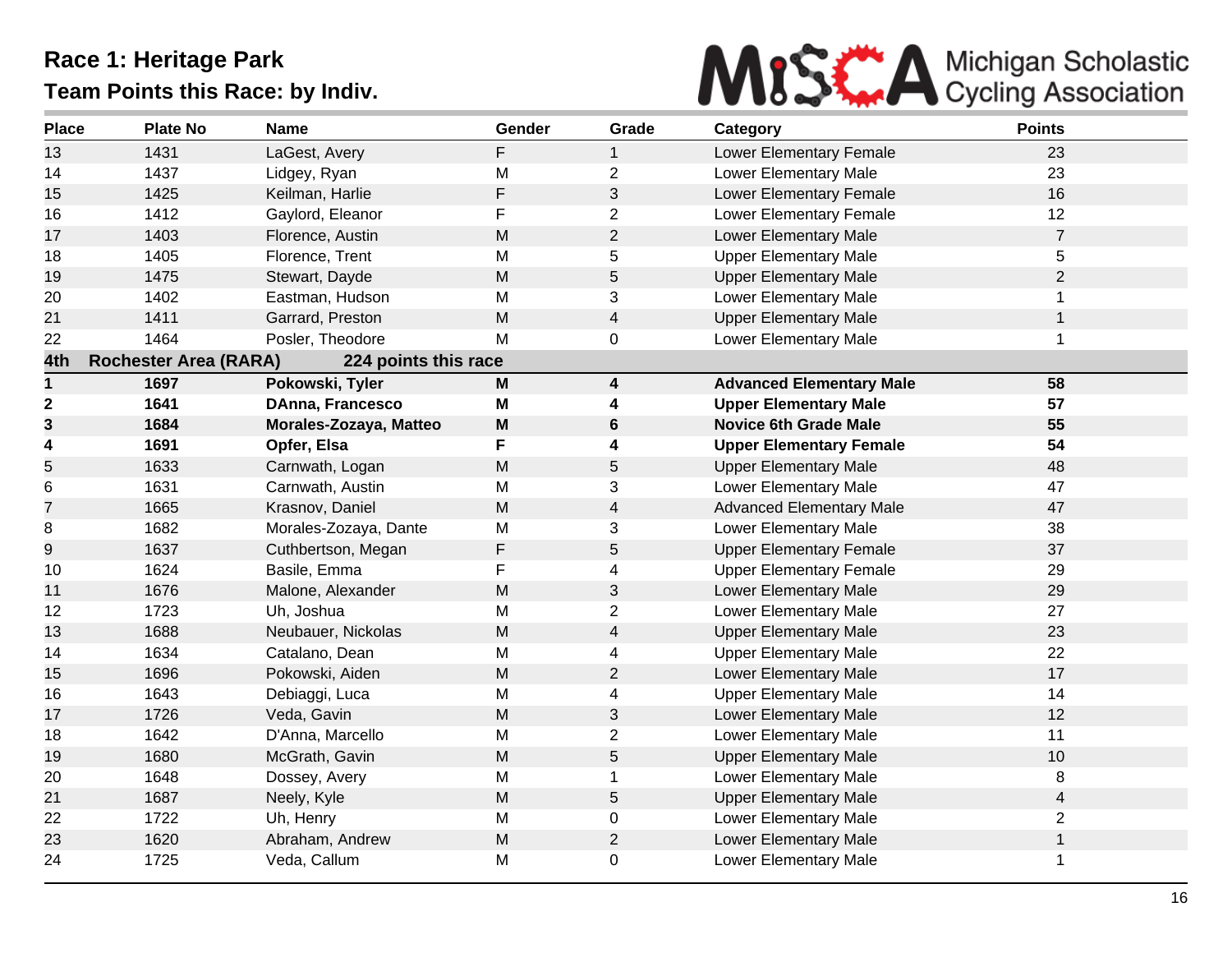

| <b>Place</b>   | <b>Plate No</b>                                 | <b>Name</b>            | Gender | Grade                   | Category                          | <b>Points</b>  |  |  |
|----------------|-------------------------------------------------|------------------------|--------|-------------------------|-----------------------------------|----------------|--|--|
| 25             | 1727                                            | Veda, Luke             | M      | 1                       | <b>Lower Elementary Male</b>      |                |  |  |
| 5th            | <b>Wheels In Motion</b><br>168 points this race |                        |        |                         |                                   |                |  |  |
| 1              | 1954                                            | Hann-Morgan, Maliyah   | F      | $\overline{\mathbf{5}}$ | <b>Advanced Elementary Female</b> | 53             |  |  |
| $\mathbf 2$    | 1943                                            | <b>Burton, Brayden</b> | M      | $5\phantom{1}$          | <b>Advanced Elementary Male</b>   | 43             |  |  |
| 3              | 1969                                            | Kennedy, Ronan         | M      | $\mathbf 2$             | <b>Lower Elementary Male</b>      | 41             |  |  |
| 4              | 1989                                            | Nazario, Gabriel       | M      | $5\phantom{.0}$         | <b>Upper Elementary Male</b>      | 31             |  |  |
| 5              | 1994                                            | Rogers, Claire         | F      | $\overline{2}$          | Lower Elementary Female           | 21             |  |  |
| 6              | 1996                                            | Saintin, Marcel        | M      | 5                       | <b>Upper Elementary Male</b>      | 21             |  |  |
| $\overline{7}$ | 1952                                            | Hale, Molly            | F      | $\overline{2}$          | Lower Elementary Female           | 20             |  |  |
| 8              | 1949                                            | Goeglein, Graham       | M      | 3                       | <b>Upper Elementary Male</b>      | 18             |  |  |
| 9              | 1953                                            | Hale, Owen             | M      | 4                       | <b>Upper Elementary Male</b>      | 17             |  |  |
| 10             | 1958                                            | Hoag, Emmersyn         | F      | $\mathbf{1}$            | Lower Elementary Female           | 17             |  |  |
| 11             | 1978                                            | Langford, Reese        | F      | 1                       | Lower Elementary Female           | 14             |  |  |
| 12             | 1946                                            | East, Ethan            | M      | 5                       | <b>Upper Elementary Male</b>      | 8              |  |  |
| 13             | 1959                                            | Hoag, Greyson          | M      | 4                       | <b>Upper Elementary Male</b>      | 6              |  |  |
| 14             | 1945                                            | Coryell, Liam          | M      | $\pmb{0}$               | Lower Elementary Male             | $\mathbf{1}$   |  |  |
| 15             | 1968                                            | Kennedy, Makai         | M      | $\mathbf{1}$            | Lower Elementary Male             | $\mathbf 1$    |  |  |
| 16             | 1979                                            | Langford, Silas        | M      | $\overline{2}$          | Lower Elementary Male             | $\mathbf 1$    |  |  |
| 6th            | <b>Orange Krush</b>                             | 158 points this race   |        |                         |                                   |                |  |  |
| 1              | 1619                                            | Yessian, Grant         | Μ      | 5                       | <b>Advanced Elementary Male</b>   | 55             |  |  |
| 2              | 1601                                            | Keyes, James           | M      | $\overline{\mathbf{4}}$ | <b>Advanced Elementary Male</b>   | 49             |  |  |
| 3              | 1611                                            | Stapula, Cole          | M      | 4                       | <b>Upper Elementary Male</b>      | 28             |  |  |
| 4              | 1604                                            | <b>Manchel, Lucy</b>   | F      | $\overline{\mathbf{4}}$ | <b>Upper Elementary Female</b>    | 26             |  |  |
| 5              | 1599                                            | Huffman, Liam          | Μ      | 4                       | <b>Upper Elementary Male</b>      | 24             |  |  |
| 6              | 1586                                            | Baines, Thomas         | M      | $\overline{2}$          | Lower Elementary Male             | 13             |  |  |
| 7th            | <b>Brighton Area Schools</b>                    | 156 points this race   |        |                         |                                   |                |  |  |
| 1              | 1094                                            | Pobocik, Olivia        | F      | $\overline{\mathbf{5}}$ | <b>Advanced Elementary Female</b> | 70             |  |  |
| $\mathbf 2$    | 1078                                            | Lutz, Ainsley          | F      | $5\phantom{.0}$         | <b>Upper Elementary Female</b>    | 51             |  |  |
| 3              | 1026                                            | Beck, Elias            | M      | 3                       | <b>Lower Elementary Male</b>      | 19             |  |  |
| 4              | 1084                                            | <b>McFall, Matthew</b> | M      | $5\phantom{1}$          | <b>Upper Elementary Male</b>      | 16             |  |  |
| 5              | 1076                                            | Larscheid, Finnegan    | M      | 4                       | <b>Upper Elementary Male</b>      | $\overline{7}$ |  |  |
| 6              | 1059                                            | Haberkorn, Beckham     | M      | $\mathbf{1}$            | Lower Elementary Male             | 6              |  |  |
|                | <b>Brandon Youth MTB</b>                        |                        |        |                         |                                   |                |  |  |
| 1              | 1009                                            | Janette, Elliette      | F      | 4                       | <b>Upper Elementary Female</b>    | 31             |  |  |